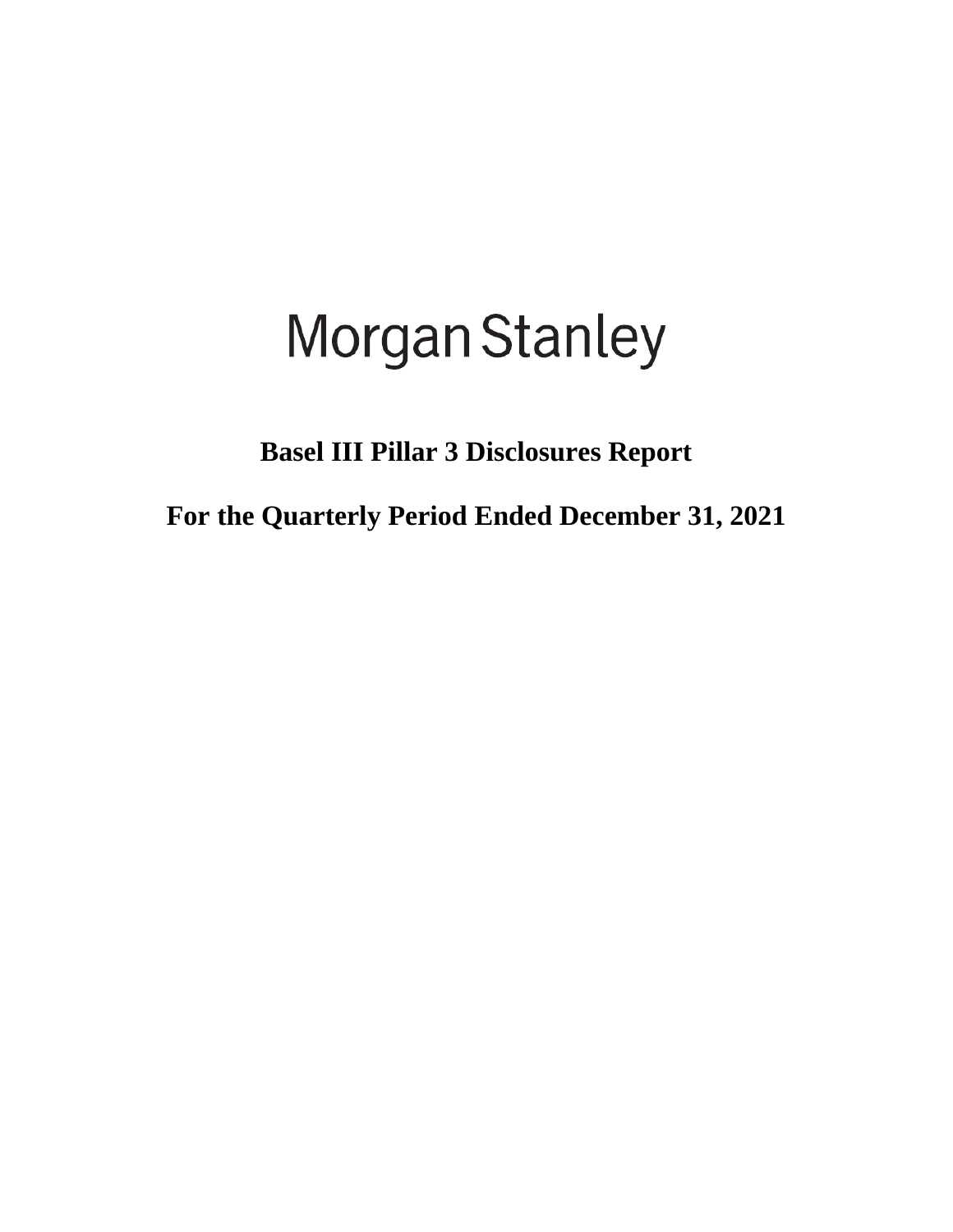## Morgan Stanley

## BASEL III PILLAR 3 DISCLOSURES REPORT

*For the quarterly period ended December 31, 2021*

|     | Table of Contents                                                                             | Page           |
|-----|-----------------------------------------------------------------------------------------------|----------------|
| 1   | Morgan Stanley                                                                                |                |
| 2   | Capital Framework                                                                             | 1              |
| 3   | Capital Structure                                                                             | 2              |
| 4   | Capital Adequacy                                                                              | $\overline{c}$ |
| 5   | <b>Credit Risk</b>                                                                            | 5              |
| 5.1 | Credit Risk: General Disclosures                                                              | 5              |
| 5.2 | Credit Risk: General Disclosure for Allowance for Credit losses and Past due Loans            | 8              |
| 5.3 | Portfolios Subject to Internal Ratings-Based Risk-Based Capital Formulas                      | 8              |
| 5.4 | General Disclosure for Wholesale Counterparty Credit Risk of Derivative Contracts, Repo-Style |                |
|     | Transactions, and Eligible Margin Loans                                                       | 11             |
| 5.5 | <b>Credit Risk Mitigation</b>                                                                 | 13             |
| 6   | Equities Not Subject to Market Risk Capital Rule                                              | 14             |
| 7   | <b>Securitization Exposures</b>                                                               | 15             |
| 7.1 | Accounting and Valuation                                                                      | 16             |
| 7.2 | Securitization and Resecuritization Exposures in the Banking Book                             | 16             |
| 7.3 | Securitization and Resecuritization Exposures in the Trading Book                             | 18             |
| 8   | <b>Interest Rate Risk Sensitivity Analysis</b>                                                | 19             |
| 9   | <b>Market Risk</b>                                                                            | 19             |
| 9.1 | Model Methodology, Assumptions and Exposure Measures                                          | 20             |
| 9.2 | <b>Model Limitations</b>                                                                      | 21             |
| 9.3 | <b>Model Validation</b>                                                                       | 22             |
| 9.4 | <b>Regulatory VaR Backtesting</b>                                                             | 22             |
| 9.5 | <b>Covered Positions</b>                                                                      | 22             |
| 9.6 | <b>Stress Testing of Covered Positions</b>                                                    | 23             |
| 10  | <b>Operational Risk</b>                                                                       | 23             |
| 11  | Supplementary Leverage Ratio                                                                  | 24             |
| 12  | Disclosure Map                                                                                | 26             |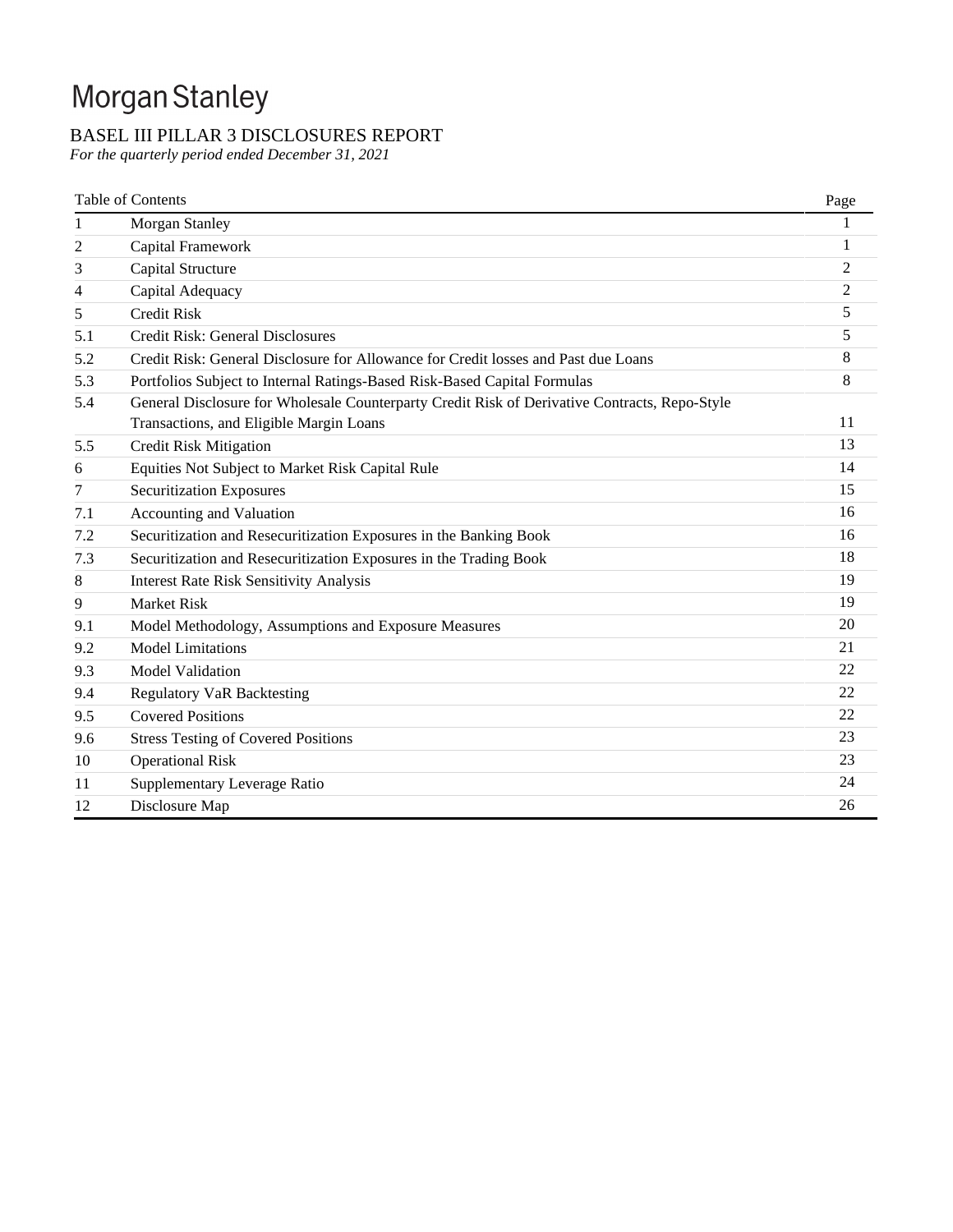## **1. Morgan Stanley**

Morgan Stanley is a global financial services firm that, through its subsidiaries and affiliates, provides a wide variety of products and services to a large and diversified group of clients and customers, including corporations, governments, institutions, and individuals. Unless the context otherwise requires, the terms "Morgan Stanley" or the "Firm" mean Morgan Stanley (the "Company") together with its consolidated subsidiaries. Disclosures reflect the effects of the acquisitions of E\*TRADE Financial Corporation ("E\*TRADE") and Eaton Vance Corp. ("Eaton Vance") prospectively from the acquisition dates, October 2, 2020 and March 1, 2021, respectively.

Morgan Stanley was originally incorporated under the laws of the State of Delaware in 1981, and its predecessor companies date back to 1924. The Firm is a financial holding company under the Bank Holding Company Act of 1956, as amended (the "BHC Act"), and is subject to the regulation and oversight of the Board of Governors of the Federal Reserve System (the "Federal Reserve").

The Firm conducts its business from its headquarters in and around New York City, its regional offices and branches throughout the United States of America ("U.S."), and its principal offices in London, Tokyo, Hong Kong, and other world financial centers. The Firm continues to be fully operational and, recognizing that local conditions vary for its offices around the world and that the trajectory of the virus continues to be uncertain, its employees are able to work from home and in the offices as deemed necessary. For detail on how the Firm manages its business in response to the coronavirus disease pandemic, see "Management's Discussion and Analysis of Financial Condition and Results of Operations ("MD&A")—Executive Summary—Coronavirus Disease Pandemic" in Part II, Item 7 of the Firm's Annual Report on Form 10-K for the year ended December 31, 2021 ("2021 Form 10-K"). The basis of consolidation for accounting and regulatory purposes is materially the same. The Federal Reserve establishes capital requirements for the Firm, including well-capitalized standards, and evaluates the Firm's compliance with such capital requirements. The Office of the Comptroller of the Currency (the "OCC") establishes similar capital requirements and standards for the Firm's U.S. bank subsidiaries Morgan Stanley Bank, National Association. ("MSBNA") and Morgan Stanley Private Bank, National Association. ("MSPBNA"), E\*TRADE Bank ("ETB"), and E\*TRADE Savings Bank ("ETSB,"), a wholly-owned subsidiary of ETB (collectively, "U.S. Bank Subsidiaries").

At December 31, 2021, the Firm's insurance subsidiaries surplus capital included in the total capital of the consolidated group was \$39 million. At December 31, 2021, none of the Firm's subsidiaries had capital less than the minimum required capital amount. For descriptions of the Firm's business, see "Business" in Part I, Item 1 of the 2021 Form 10-K.

#### *Early Adoption of the Standardized Approach for Counterparty Credit Risk ("SA-CCR")*

The Firm early adopted SA-CCR on December 1, 2021. SA-CCR replaced the current exposure method used to measure derivatives counterparty exposure within the Standardized Approach risk weighted assets ("RWA") and Supplementary leverage exposure calculations in the regulatory capital framework. For more information, see "MD&A—Liquidity and Capital Resources—Regulatory Requirements—Regulatory Capital Ratios" in the 2021 Form 10-K.

## **2. Capital Framework**

In December 2010, the Basel Committee on Banking Supervision ("Basel Committee") established a new risk-based capital, leverage ratio, and liquidity framework, known as "Basel III." In July 2013, the U.S. banking regulators issued a final rule to implement many aspects of Basel III ("U.S. Basel III"). The Firm, MSBNA, and MSPBNA became subject to U.S. Basel III beginning on January 1, 2014. On February 21, 2014, the Federal Reserve and the OCC approved the Firm, MSBNA, and MSPBNA's respective use of the U.S. Basel III advanced internal ratings-based approach for determining credit risk capital requirements and advanced measurement approaches for determining operational risk capital requirements (the "Advanced Approach") to calculate and publicly disclose their risk-based capital ratios beginning with the second quarter of 2014, subject to the "capital floor" discussed below (the "Advanced Approach"). As a U.S. Basel III Advanced Approach banking organization, the Firm is required to compute risk-based capital ratios using both (i) standardized approaches for calculating credit risk RWA and market risk RWA (the "Standardized Approach"); and (ii) an advanced internal ratings-based approach for calculating credit risk RWA, an advanced measurement approach for calculating operational risk RWA, and an advanced approach for market risk RWA calculated under U.S. Basel III. For a further discussion of the regulatory capital framework applicable to the Firm and other regulatory developments, see "MD&A— Liquidity and Capital Resources—Regulatory Requirements— Regulatory Developments and Other Matters" in Part II, Item 7 of the 2021 Form 10-K.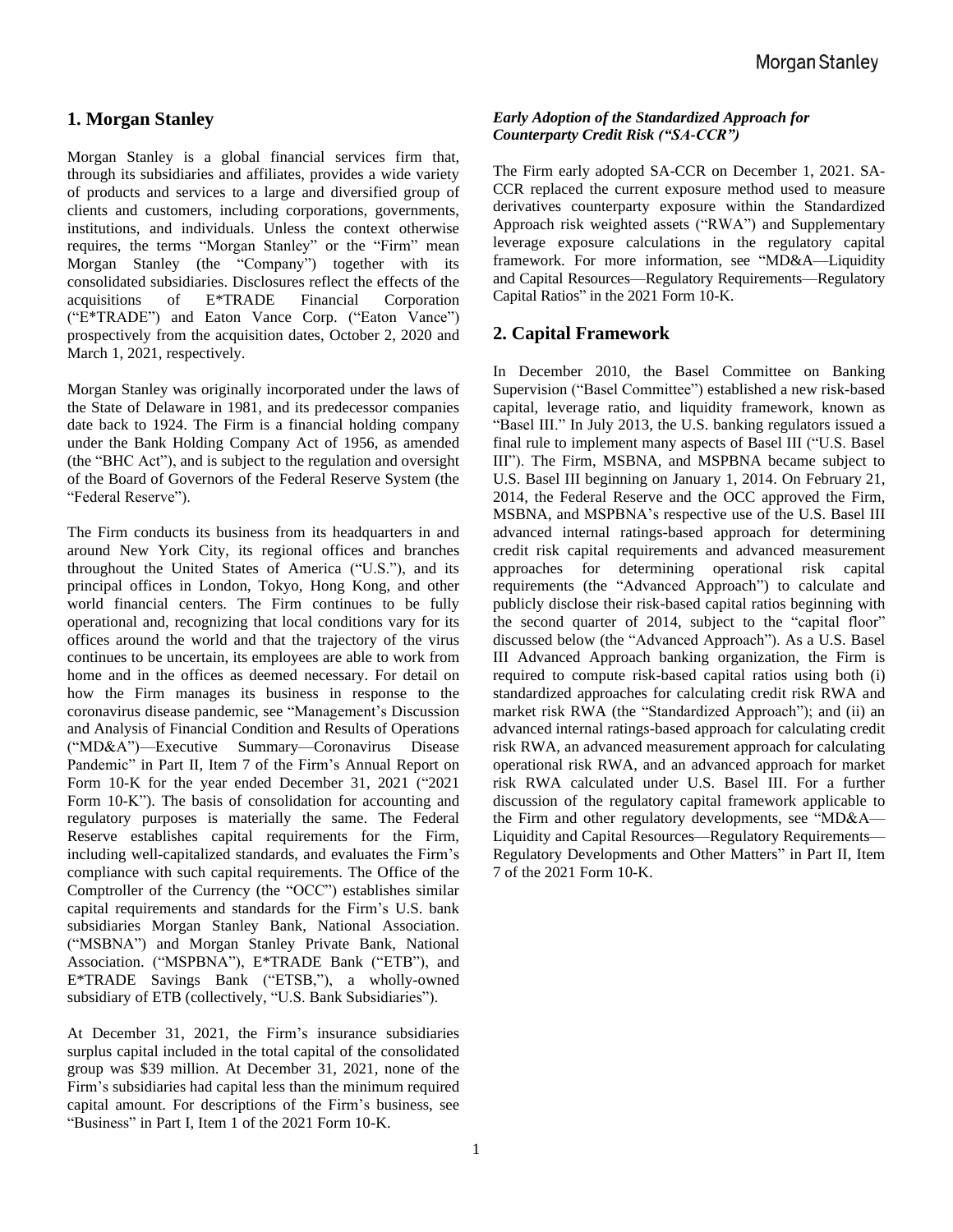U.S. Basel III requires banking organizations that calculate risk-based capital ratios using the Advanced Approach, including the Firm, to make qualitative and quantitative disclosures regarding their capital and RWA on a quarterly basis ("Pillar 3 Disclosures"). This report contains the Firm's Pillar 3 Disclosures for its credit, market and operational risks for the quarter ended December 31, 2021, in accordance with the U.S. Basel III, 12 C.F.R. § 217.171 through 217.173 and 217.212.

The Firm's Pillar 3 Disclosures are not required to be, and have not been, audited by the Firm's independent registered public accounting firm. Some measures of exposures contained in this report may not be consistent with accounting principles generally accepted in the U.S. ("U.S. GAAP"), and may not be comparable with measures reported in the 2021 Form 10-K.

## **3. Capital Structure**

The Firm has issued a variety of capital instruments to meet its regulatory capital requirements and to maintain a strong capital base. These capital instruments include common stock that qualifies as Common Equity Tier 1 ("CET1") capital, non-cumulative perpetual preferred stock that qualifies as Additional Tier 1 capital, and subordinated debt that qualifies as Tier 2 capital, each under U.S. Basel III. For a discussion of the Firm's capital instruments, see Note 14 (Borrowings and Other Secured Financings) and Note 18 (Total Equity) to the consolidated financial statements in Part II, Item 8 of the 2021 Form 10-K, as well as "MD&A—Liquidity and Capital Resources—Regulatory Requirements—Regulatory Capital Requirements" in the 2021 Form 10-K.<sup>1</sup>

## **4. Capital Adequacy**

Capital strength is fundamental to the Firm's operation as a credible and viable market participant. To assess the amount of capital necessary to support the Firm's current and prospective risk profile, which ultimately informs the Firm's capital distribution capacity, the Firm determines its overall capital requirement under normal and stressed operating environments, both on a current and forward-looking basis. For a further discussion of the Firm's required capital framework, see "MD&A—Liquidity and Capital Resources— Regulatory Requirements—Attribution of Average Common Equity According to the Required Capital Framework" in the 2021 Form 10-K.

In determining its overall capital requirement, the Firm classifies its exposures as either "banking book" or "trading book." Banking book positions, which may be accounted for at amortized cost, lower of cost or market, fair value or under the equity method, are subject to credit risk capital requirements which are discussed in Section 5 "Credit Risk" and Section 6 "Equities Not Subject to Market Risk Capital Rule" included herein. Trading book positions represent positions that the Firm holds as part of its market-making and underwriting businesses. These positions, which reflect assets or liabilities that are accounted for at fair value, and certain banking book positions which are subject to both credit risk and market risk charges, (collectively, "covered positions") as well as certain non-covered positions included in Value-at-Risk ("VaR"), are subject to market risk capital requirements, which are discussed in Section 9 "Market Risk" included herein. Some trading book positions, such as derivatives, are also subject to counterparty credit risk capital requirements. Credit and market risks related to securitization exposures are discussed in Section 7 "Securitization Exposures" included herein.

<sup>1.</sup> Regulatory requirements, including capital requirements and certain covenants contained in various agreements governing indebtedness of the Firm may restrict the Firm's ability to access capital from its subsidiaries. For discussions of restrictions and other major impediments to transfer of funds or capital, see "Risk Factors-Liquidity Risk" in Part I, Item 1A, "Quantitative and Qualitative Disclosures about Risk—Risk Management—Country and Other Risks—Liquidity Risk" in Part II, Item 7A, and Note 17 (Regulatory Requirements) to the consolidated financial statements in Part II, Item 8 of the 2021 Form 10-K. For further information on the Firm's capital structure in accordance with U.S. Basel III, see "MD&A—Liquidity and Capital Resources—Regulatory Requirements" in the 2021 Form 10-K.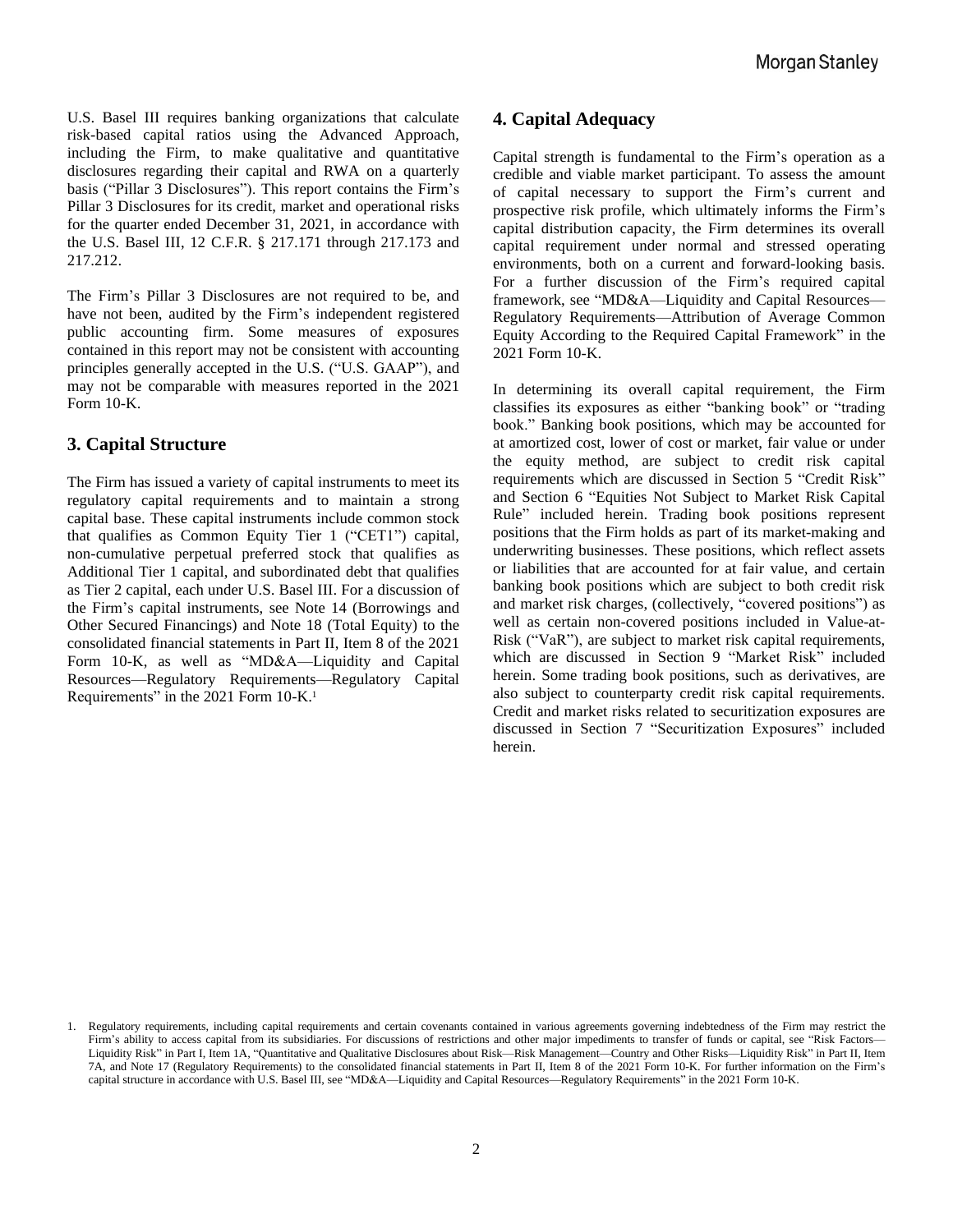The following table presents components of the Firm's RWA in accordance with the Advanced Approach:

#### **Risk-weighted assets by U.S. Basel III exposure category**

| \$ in millions                                               | At<br>December 31, 2021 <sup>1</sup> |
|--------------------------------------------------------------|--------------------------------------|
| <b>Credit risk RWA:</b>                                      |                                      |
| Wholesale exposures                                          | \$<br>177,035                        |
| Retail exposures:                                            |                                      |
| Residential mortgage                                         | 2,792                                |
| Revolving                                                    | 120                                  |
| Other retail                                                 | 3,398                                |
| Securitization exposures:                                    |                                      |
| Subject to Supervisory Formula<br>Approach                   | 3,461                                |
| Subject to Simplified Supervisory<br>Formula Approach        | 6,045                                |
| Subject to 1,250% risk weight                                | 3                                    |
| Cleared transactions                                         | 2,668                                |
| Equity exposures:                                            |                                      |
| Subject to the Simple Risk-<br><b>Weighted Approach</b>      | 26,395                               |
| Subject to the Alternative Modified<br>Look-Through Approach | 734                                  |
| Other assets <sup>2</sup>                                    | 34,140                               |
| Credit valuation adjustment                                  | 28,456                               |
| Total credit risk RWA <sup>3, 4</sup>                        | \$<br>285,247                        |
| <b>Market risk RWA:</b>                                      |                                      |
| <b>Regulatory VaR</b>                                        | \$<br>6,607                          |
| Regulatory stressed VaR                                      | 14,363                               |
| Incremental risk charge                                      | 7,620                                |
| Comprehensive risk measure                                   | 1,101                                |
| Specific risk:                                               |                                      |
| Non-securitizations                                          | 15,773                               |
| Securitizations                                              | 9,955                                |
| Total market risk RWA $^5$                                   | \$<br>55,419                         |
| <b>Total operational risk RWA</b>                            | 95,083                               |
| <b>Total RWA</b>                                             | \$<br>435,749                        |

1. For information on the Firm's credit risk RWA, market risk RWA and operational risk RWA rollforward from December 31, 2020 to December 31, 2021, see "MD&A—Liquidity and Capital Resources—Regulatory Requirements—RWA Rollforward" in the 2021 Form 10-K.

2. Amount reflects assets not in a defined category of \$28,299 million, nonmaterial portfolios of exposures of \$3,543 million and unsettled transactions of \$2,299 million.

3. In accordance with U.S. Basel III, credit risk RWA, with the exception of Credit Valuation Adjustment ("CVA") and certain products under 12 C.F.R. § 217.124, reflect a 1.06 multiplier.

4. Credit risk RWA reflects approximately \$7 billion of RWAs, calculated under the Standardized Approach, associated with any acquisitions subject to 12 C.F.R. § 217.124.

5. For more information on the Firm's measure for market risk and market risk RWA, see Section 9 "Market Risk" herein.

The following tables present the risk-based capital ratios for the Firm, MSBNA and MSPBNA under both the Advanced and Standardized approaches. As of December 31, 2021, the Firm's risk-based and leverage-based capital amounts and ratios, as well as RWA, adjusted average assets and supplementary leverage exposure are calculated excluding the effect of the adoption of Current Expected Credit Losses ("CECL") based on the Firm's election to defer this effect over a five-year transition period which began in 2020. For further information, see "MD&A—Liquidity and Capital Resources— Regulatory Requirements—Regulatory Developments and Other Matters" in Part II, Item 7 of the 2021 Form 10-K.

#### **Regulatory Capital**

|                                                 | <b>Morgan Stanley</b> |                                 |    |                      |  |  |  |  |  |
|-------------------------------------------------|-----------------------|---------------------------------|----|----------------------|--|--|--|--|--|
| \$ in millions                                  |                       | <b>Standardized</b><br>Approach |    | Advanced<br>Approach |  |  |  |  |  |
| CET1 capital                                    | \$                    | 75,742                          | \$ | 75,742               |  |  |  |  |  |
| Tier 1 capital                                  | \$                    | 83,348                          | \$ | 83,348               |  |  |  |  |  |
| Total capital                                   | \$                    | 93,166                          | \$ | 92,927               |  |  |  |  |  |
| Total RWA <sup>1</sup>                          | \$                    | 471,921                         | \$ | 435,749              |  |  |  |  |  |
| CET1 capital ratio                              |                       | 16.0%                           |    | 17.4%                |  |  |  |  |  |
| Tier 1 capital ratio                            |                       | 17.7%                           |    | 19.1%                |  |  |  |  |  |
| Total capital ratio                             |                       | 19.7%                           |    | 21.3%                |  |  |  |  |  |
| Adjusted average assets                         | \$                    | 1,169,939                       |    | N/A                  |  |  |  |  |  |
| Tier 1 leverage ratio                           |                       | 7.1%                            |    | N/A                  |  |  |  |  |  |
| Supplementary leverage<br>exposure <sup>1</sup> |                       | $N/A$ \$                        |    | 1,476,962            |  |  |  |  |  |
| <b>SLR</b>                                      |                       | N/A                             |    | 5.6%                 |  |  |  |  |  |

|                       | Morgan Stanley Bank, N.A.       |                             |  |  |  |  |  |
|-----------------------|---------------------------------|-----------------------------|--|--|--|--|--|
|                       | <b>Standardized</b><br>Approach | <b>Advanced</b><br>Approach |  |  |  |  |  |
| CET1 capital ratio    | 20.5%                           | 27.8%                       |  |  |  |  |  |
| Tier 1 capital ratio  | 20.5%                           | 27.8%                       |  |  |  |  |  |
| Total capital ratio   | 21.1%                           | 28.3%                       |  |  |  |  |  |
| Tier 1 leverage ratio | 10.2%                           | N/A                         |  |  |  |  |  |
| <b>SLR</b>            | N/A                             | 8.1%                        |  |  |  |  |  |

|                       | <b>Morgan Stanley</b><br>Private Bank, N.A. |                      |  |  |  |  |
|-----------------------|---------------------------------------------|----------------------|--|--|--|--|
|                       | <b>Standardized</b><br>Approach             | Advanced<br>Approach |  |  |  |  |
| CET1 capital ratio    | 24.3%                                       | 50.1%                |  |  |  |  |
| Tier 1 capital ratio  | 24.3%                                       | 50.1%                |  |  |  |  |
| Total capital ratio   | 24.5%                                       | 50.2%                |  |  |  |  |
| Tier 1 leverage ratio | 6.9%                                        | N/A                  |  |  |  |  |
| <b>SLR</b>            | N/A                                         | 6.7%                 |  |  |  |  |

1. The Firm early adopted SA-CCR on December 1, 2021. SA-CCR replaced the current exposure method used to measure derivatives counterparty exposure within the Standardized Approach RWA and Supplementary Leverage Ratio exposure calculations. For more information, see "MD&A—Liquidity and Capital Resources— Regulatory Requirements—Regulatory Capital Ratios" in the 2021 Form 10-K.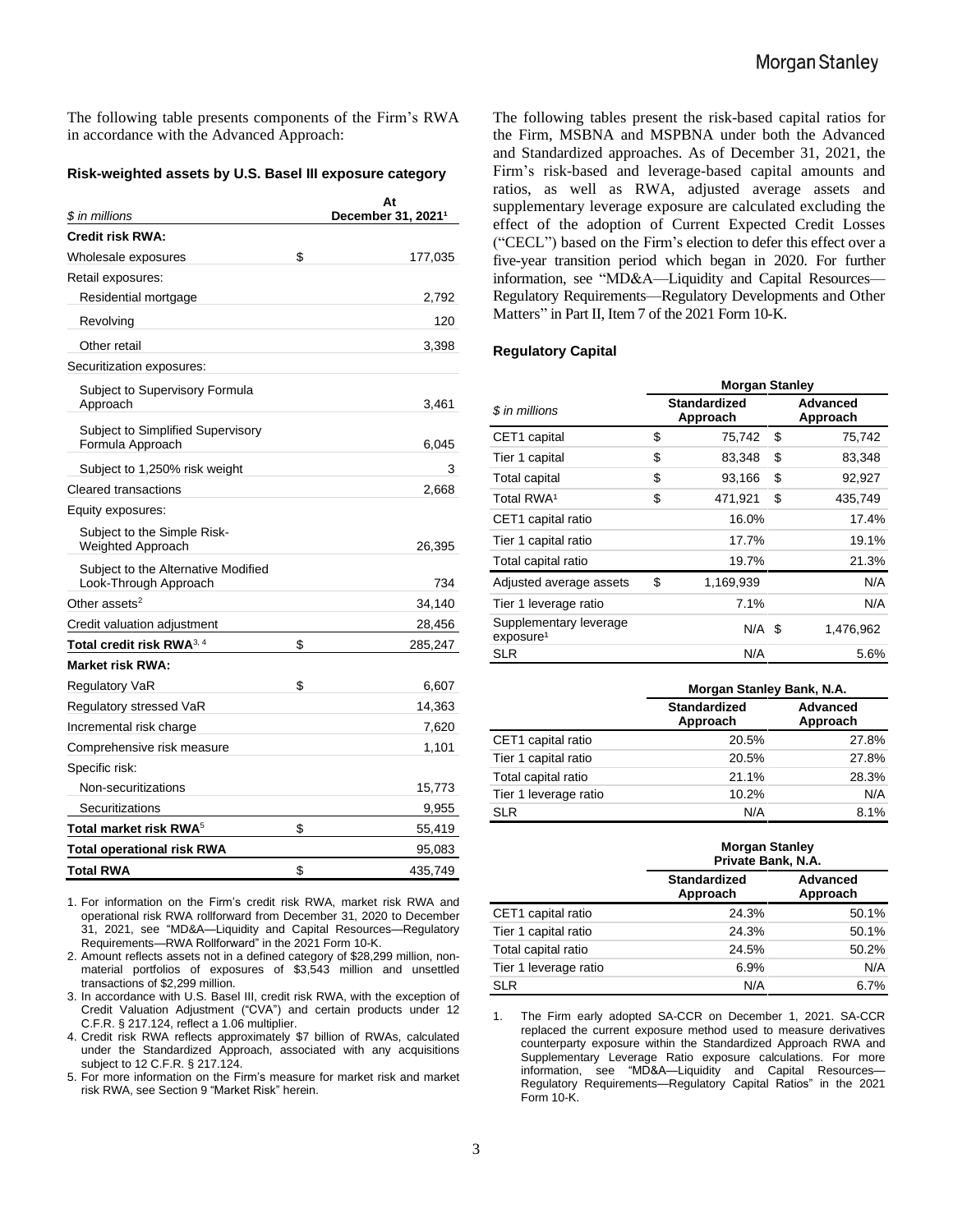#### *Risk Management Objectives, Structure and Policies*

For a discussion of the Firm's risk management objectives, structure and policies, including its risk management strategies and processes, the structure and organization of its risk management function, the scope and nature of its risk reporting and measurement systems, and its policies for hedging and mitigating risk and strategies and processes for monitoring the continuing effectiveness of hedges and mitigants, see "Quantitative and Qualitative Disclosures about Risk—Risk Management" in the 2021 Form 10-K.

#### *Capital Conservation Buffer, Countercyclical Capital Buffer and Global Systemically Important Bank Surcharge and Stress Capital Buffer*

As of December 31, 2021, under the U.S. Basel III Advanced Approach, the Firm, MSBNA, and MSPBNA continue to be subject to the capital conservation buffer and the countercyclical capital buffer ("CCyB"). In addition, the Firm is also subject to the global systemically important bank ("G-SIB") surcharge. Collectively, these buffers apply above the respective minimum risk-based capital ratio requirements. As of December 31, 2021, the aggregate of the minimum buffers required to be maintained under the Advanced Approach is 5.5%, representing the sum of a greater than 2.5% Common Equity Tier 1 capital conservation buffer, up to a 2.5% Common Equity Tier 1 CCyB (currently set by Federal Reserve at zero), and a Common Equity Tier 1 G-SIB capital surcharge (currently at 3%).

Under the U.S. Basel III Standardized Approach, the Firm continues to be subject to the Stress Capital Buffer ("SCB"), as well as the Common Equity Tier 1 G-SIB capital surcharge and any applicable Common Equity Tier 1 CCyB. The SCB is the greater of (i) the maximum decline in the Firm's Common Equity Tier 1 capital ratio under the severely adverse scenario over the supervisory stress test measurement period plus the sum of the four quarters of planned common stock dividends divided by the projected RWAs from the quarter in which the Firm's projected Common Equity Tier 1 capital ratio reaches its minimum in the supervisory stress test and (ii) 2.5%.

The aggregate of the minimum buffers applicable to the Standardized Approach is 8.7%, representing the sum of SCB (currently at 5.7%), up to a 2.5% Common Equity Tier 1 CCyB (currently set by Federal Reserve at zero), and a Common Equity Tier 1 G-SIB capital surcharge (currently at 3%). See "MD&A—Liquidity and Capital Resources— Regulatory Requirements—Capital Plans, Stress Tests and the Stress Capital Buffer" in Part II, Item 7 of the 2021 Form 10- K for additional information on the calculation of the Firm's SCB.

A firm's SCB is subject to revision each year, with effect from October 1, to reflect the results of the Federal Reserve's annual supervisory stress test and revisions to a firm's four quarters of

planned common stock dividends. The Federal Reserve has discretion to recalculate a firm's SCB outside of the October 1 annual cycle in certain circumstances.

The SCB does not change the regulatory capital requirements under the Advanced Approach, the Tier 1 leverage ratio, or the SLR. Failure to meet applicable Advanced Approach, Standardized Approach, or leverage capital requirements, inclusive of capital buffers would result in restrictions on the Firm's ability to make capital distributions, including the payment of dividends and the repurchase of stock, and to pay discretionary bonuses to executive officers.

At December 31, 2021, the Firm's Common Equity Tier 1 capital available to meet the minimum buffer requirement is 12.9% under the Advanced Approach and 11.5% under the Standardized Approach. On this basis, the Firm is not subject to payout ratio limitations on its eligible retained income of \$14,723 million, which is defined as the greater of (i) its net income for the four preceding quarters, net of any distributions and associated tax effects not already reflected in net income, and (ii) the average of its net income over the preceding four quarters.

For further information on the minimum risk-based capital ratios, see "MD&A—Liquidity and Capital Resources— Regulatory Requirements—Regulatory Capital Requirements" in Part II, Item 7 of the 2021 Form 10-K.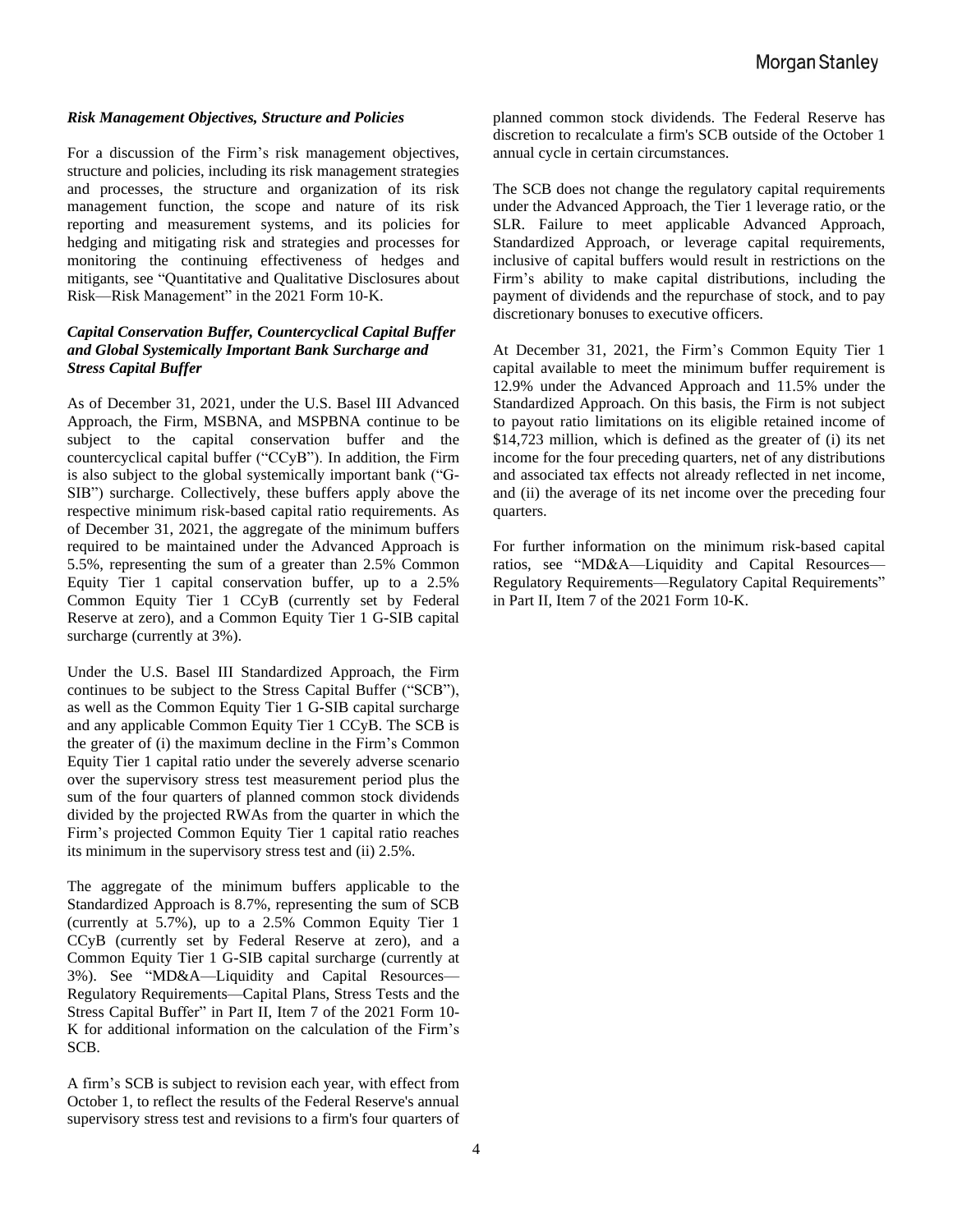#### *Total Loss-Absorbing Capacity*

The Federal Reserve has established external total lossabsorbing capacity ("TLAC"), eligible long-term debt ("LTD") and clean holding company requirements for top-tier BHCs of U.S. G-SIBs ("covered BHCs"), including the Parent Company. These requirements include various restrictions, such as requiring eligible LTD to be issued by the covered BHC and be unsecured, have a maturity of one year or more from the date of issuance and not contain certain embedded features, such as a principal or redemption amount subject to reduction based on the performance of an asset, entity or index, or a similar feature.

For a further discussion of TLAC requirements and on the Firm's TLAC ratios, see "MD&A—Liquidity and Capital Resources—Total Loss-Absorbing Capacity, Long-Term Debt and Clean Holding Company Requirements" in the 2021 Form 10-K.

## **5. Credit Risk**

## **5.1. Credit Risk: General Disclosures**

Credit risk refers to the risk of loss arising when a borrower, counterparty, or issuer does not meet its financial obligations to the Firm. The Firm primarily incurs credit risk exposure to institutions and individuals through its Institutional Securities and Wealth Management business segments. In order to help protect the Firm from losses, the Credit Risk Management Department establishes Firm-wide practices to evaluate, monitor, and control credit risk exposure at the transaction, obligor, and portfolio levels. The Credit Risk Management Department approves extensions of credit, evaluates the creditworthiness of the Firm's counterparties and borrowers on a regular basis, and helps ensure that credit exposure is actively monitored and managed. For a further discussion of the Firm's credit risk and credit risk management framework, see "Quantitative and Qualitative Disclosures about Risk— Risk Management—Credit Risk" and "Quantitative and Qualitative Disclosures about Risk—Risk Management— Country Risk" in Part II, Item 7A of the 2021 Form 10-K. For a discussion of the Firm's risk governance structure, see "Quantitative and Qualitative Disclosures about Risk—Risk Management—Overview—Risk Governance Structure" in Part II, Item 7A of the 2021 Form 10-K.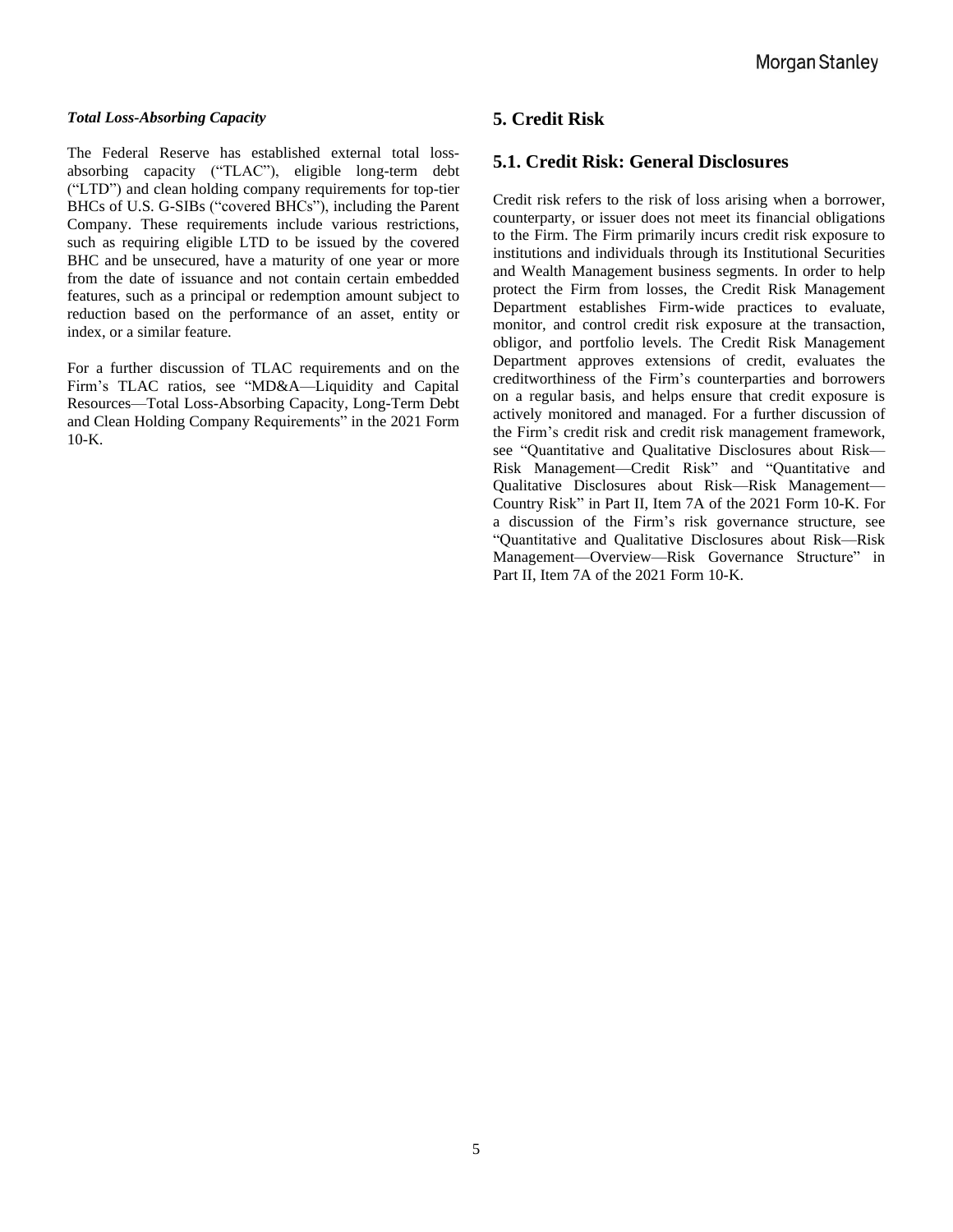The following tables present certain of the Firm's on- and off-balance sheet positions for which the Firm is subject to credit risk exposure. These amounts do not include the effects of certain credit risk mitigation techniques (*e.g.*, collateral and netting not permitted under U.S. GAAP), equity investments or liability positions that also would be subject to credit risk capital calculations, and amounts related to items that are deducted from regulatory capital.

The following tables are presented on a U.S. GAAP basis and reflect amounts by product type, region (based on the legal domicile of the counterparty), remaining contractual maturity and counterparty or industry type.

#### **Credit Risk Exposures by Product Type and Geographic Region**

|                                                   |    |            |                                             | At December 31, 2021 |                 |            |                                   |  |
|---------------------------------------------------|----|------------|---------------------------------------------|----------------------|-----------------|------------|-----------------------------------|--|
| \$ in millions                                    |    |            | Europe,<br><b>Middle East</b><br>and Africa | Asia                 | Netting         | Total      | Quarterly<br>Average <sup>1</sup> |  |
| <b>Product Type</b>                               |    |            |                                             |                      |                 |            |                                   |  |
| Cash <sup>2</sup>                                 | \$ | 79,176 \$  | 33,132 \$                                   | 15,417 \$            | - \$            | 127,725 \$ | 123,827                           |  |
| Derivative and other contracts <sup>3</sup>       |    | 149,439    | 166,203                                     | 21,649               | (299, 137)      | 38,154     | 41,797                            |  |
| Investment securities                             |    | 182,998    |                                             |                      | $\blacksquare$  | 182,998    | 182,965                           |  |
| Securities financing transactions <sup>3, 4</sup> |    | 194,197    | 100,007                                     | 42,677               | (87, 169)       | 249,712    | 240,937                           |  |
| Loans <sup>5</sup>                                |    | 241,929    | 23,235                                      | 7,361                | $\blacksquare$  | 272,525    | 266,263                           |  |
| Other $6$                                         |    | 24,677     | 8,437                                       | 14,705               | $\blacksquare$  | 47,819     | 50,272                            |  |
| Total on-balance sheet                            | \$ | 872,416 \$ | 331,014 \$                                  | 101,809 \$           | $(386, 306)$ \$ | 918,933 \$ | 906,061                           |  |
| Commitments <sup>7</sup>                          | \$ | 121,088 \$ | 62,651 \$                                   | $9,329$ \$           | -\$             | 193,068 \$ | 203,460                           |  |
| Guarantees <sup>8</sup>                           |    | 9,979      | 157                                         |                      | $\blacksquare$  | 10,136     | 10,537                            |  |
| Total off-balance sheet                           | \$ | 131,067 \$ | 62,808 \$                                   | $9,329$ \$           | - \$            | 203,204 \$ | 213,997                           |  |

#### **Remaining Contractual Maturity Breakdown by Product Type**

|                                                   | At December 31, 2021 |                           |            |            |                 |         |  |  |  |  |  |  |
|---------------------------------------------------|----------------------|---------------------------|------------|------------|-----------------|---------|--|--|--|--|--|--|
|                                                   |                      | <b>Years to Maturity</b>  |            |            |                 |         |  |  |  |  |  |  |
| \$ in millions                                    |                      | Less<br>$1 - 5$<br>than 1 |            | Over 5     | Netting         | Total   |  |  |  |  |  |  |
| <b>Product Type</b>                               |                      |                           |            |            |                 |         |  |  |  |  |  |  |
| Cash <sup>2</sup>                                 | \$                   | 127,725 \$                | - \$       | - \$       | - \$            | 127,725 |  |  |  |  |  |  |
| Derivative and other contracts <sup>3</sup>       |                      | 109,166                   | 85,919     | 142,206    | (299, 137)      | 38,154  |  |  |  |  |  |  |
| Investment securities                             |                      | 13,624                    | 63,314     | 106,060    |                 | 182,998 |  |  |  |  |  |  |
| Securities financing transactions <sup>3, 4</sup> |                      | 336,419                   | 462        |            | (87, 169)       | 249,712 |  |  |  |  |  |  |
| Loans <sup>5</sup>                                |                      | 167,781                   | 47,966     | 56,778     |                 | 272,525 |  |  |  |  |  |  |
| Other $6$                                         |                      | 27.065                    | 7.078      | 13.676     |                 | 47,819  |  |  |  |  |  |  |
| Total on-balance sheet                            |                      | 781,780 \$                | 204,739 \$ | 318,720 \$ | $(386, 306)$ \$ | 918,933 |  |  |  |  |  |  |
| Commitments <sup>7</sup>                          | \$                   | 77,953 \$                 | 92,100 \$  | 23,015 \$  | - \$            | 193,068 |  |  |  |  |  |  |
| Guarantees <sup>8</sup>                           |                      | 5,505                     | 1,930      | 2,701      |                 | 10,136  |  |  |  |  |  |  |
| Total off-balance sheet                           | \$                   | 83,458 \$                 | 94,030 \$  | 25,716 \$  | - \$            | 203,204 |  |  |  |  |  |  |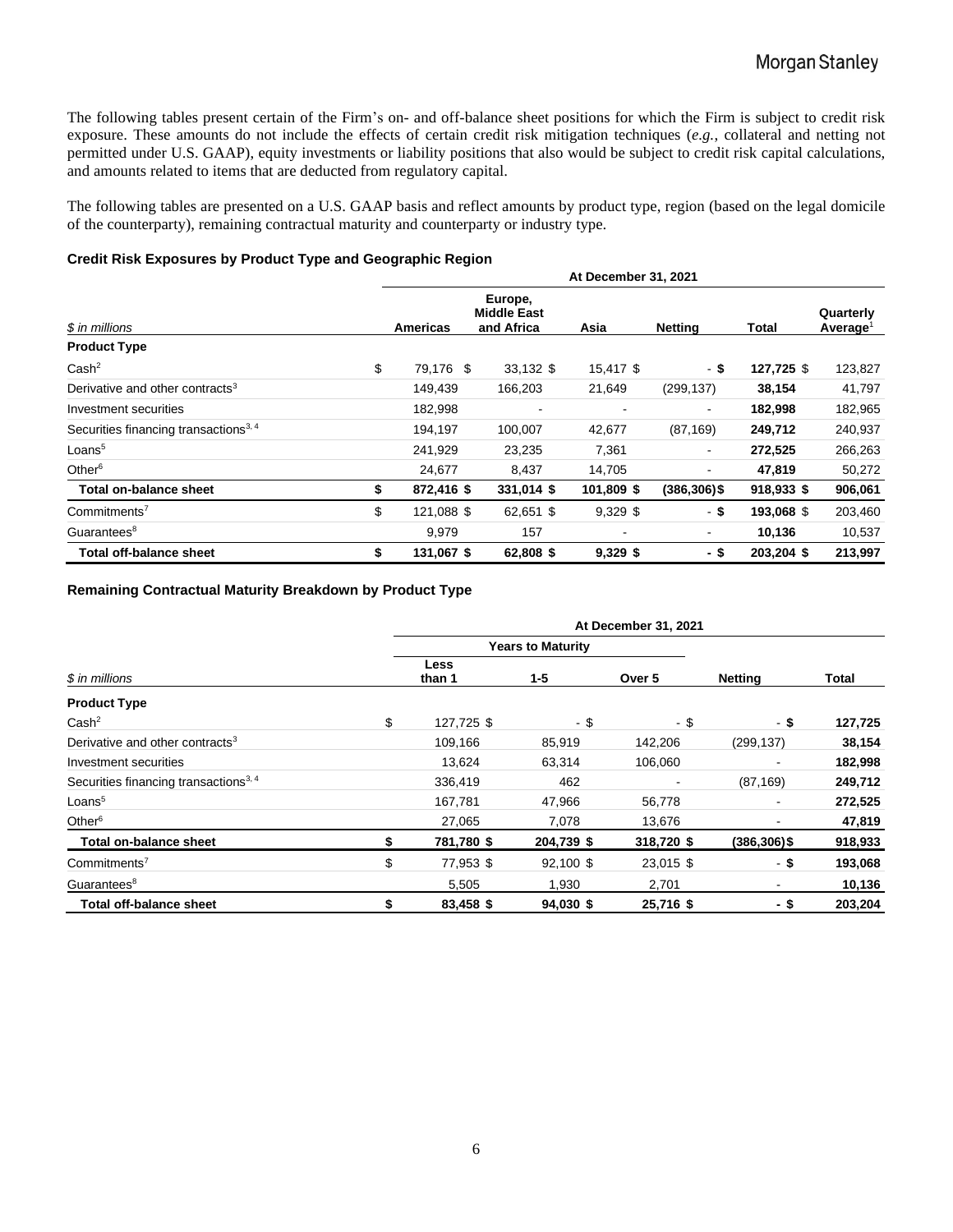#### **Distribution of Exposures by Product Type and Counterparty or Industry Type**

|                                                   | At December 31, 2021 |                                        |                        |                                      |                          |                          |         |  |  |  |  |  |
|---------------------------------------------------|----------------------|----------------------------------------|------------------------|--------------------------------------|--------------------------|--------------------------|---------|--|--|--|--|--|
|                                                   |                      |                                        | Wholesale <sup>9</sup> |                                      |                          |                          |         |  |  |  |  |  |
| \$ in millions                                    |                      | Bank <sup>10</sup><br><b>Sovereign</b> |                        | Corporate<br>and Other <sup>11</sup> | Retail                   | <b>Netting</b>           | Total   |  |  |  |  |  |
| <b>Product Type</b>                               |                      |                                        |                        |                                      |                          |                          |         |  |  |  |  |  |
| Cash <sup>2</sup>                                 | \$                   | 22.986 \$                              | 69,803 \$              | 34,936 \$                            | - \$                     | - \$                     | 127,725 |  |  |  |  |  |
| Derivative and other contracts <sup>3</sup>       |                      | 136,281                                | 8,709                  | 192,301                              | $\overline{\phantom{a}}$ | (299, 137)               | 38,154  |  |  |  |  |  |
| Investment securities                             |                      | $\qquad \qquad \blacksquare$           | 181,298                | 1,700                                | $\blacksquare$           | $\overline{\phantom{a}}$ | 182,998 |  |  |  |  |  |
| Securities financing transactions <sup>3, 4</sup> |                      | 47.312                                 | 45,139                 | 244,430                              | $\blacksquare$           | (87, 169)                | 249,712 |  |  |  |  |  |
| Loans <sup>5</sup>                                |                      | 17                                     | 249                    | 124,161                              | 148,098                  | ۰                        | 272,525 |  |  |  |  |  |
| Other $6$                                         |                      |                                        | 6,006                  | 41,812                               |                          | $\blacksquare$           | 47,819  |  |  |  |  |  |
| Total on-balance sheet                            | \$                   | 206,597 \$                             | 311,204 \$             | 639,340 \$                           | 148,098 \$               | $(386, 306)$ \$          | 918,933 |  |  |  |  |  |
| Commitments <sup>7</sup>                          | \$                   | 20,665 \$                              | $-$ \$                 | 162,734 \$                           | $9,669$ \$               | - \$                     | 193,068 |  |  |  |  |  |
| Guarantees <sup>8</sup>                           |                      | 49                                     | ۰                      | 10,087                               |                          | ٠                        | 10,136  |  |  |  |  |  |
| <b>Total off-balance sheet</b>                    | \$                   | 20,714 \$                              | - \$                   | 172,821 \$                           | $9,669$ \$               | - \$                     | 203,204 |  |  |  |  |  |

1. Average balances are calculated based on month-end balances or, where month-end balances are unavailable, quarter-end balances are used.

2. Amounts consist of cash and cash equivalents.

3. For further discussions of master netting agreements and collateral agreements, see Note 7 (Derivative Instruments and Hedging Activities) and Note 9 (Collateralized Transactions) to the consolidated financial statements in Part II, Item 8 of the 2021 Form 10-K.

4. Amounts reflect Securities purchased under agreements to resell and Securities borrowed.

5. Amounts reflect loans held for investment, loans held for sale, and banking book loans at fair value, as well as margin lending and employee loans.

6. Amounts primarily reflect Customer and other receivables, Intangible assets, premises, equipment and software costs and banking book U.S. government and agency securities at fair value.

7. Amounts reflect letters of credit and other financial guarantees obtained by the Firm and provided to counterparties to satisfy collateral requirements, lending commitments, forward-starting securities purchased under agreement to resell and forward-starting securities borrowed. For a further discussion of the Firm's commitments, see Note 15 (Commitments, Guarantees and Contingencies) to the consolidated financial statements in Part II, Item 8 of the 2021 Form 10-K.

8. Amounts reflect standby letters of credit and other financial guarantees issued, liquidity facilities, and client clearing guarantees. For a further discussion of the Firm's guarantees, see Note 15 (Commitments, Guarantees and Contingencies) to the consolidated financial statements in Part II, Item 8 of the 2021 Form 10-K.

9. Amounts also include securitization exposures.

10. Bank counterparties primarily include banks and depository institutions.

11. Corporate and Other counterparties include exchanges and clearing houses.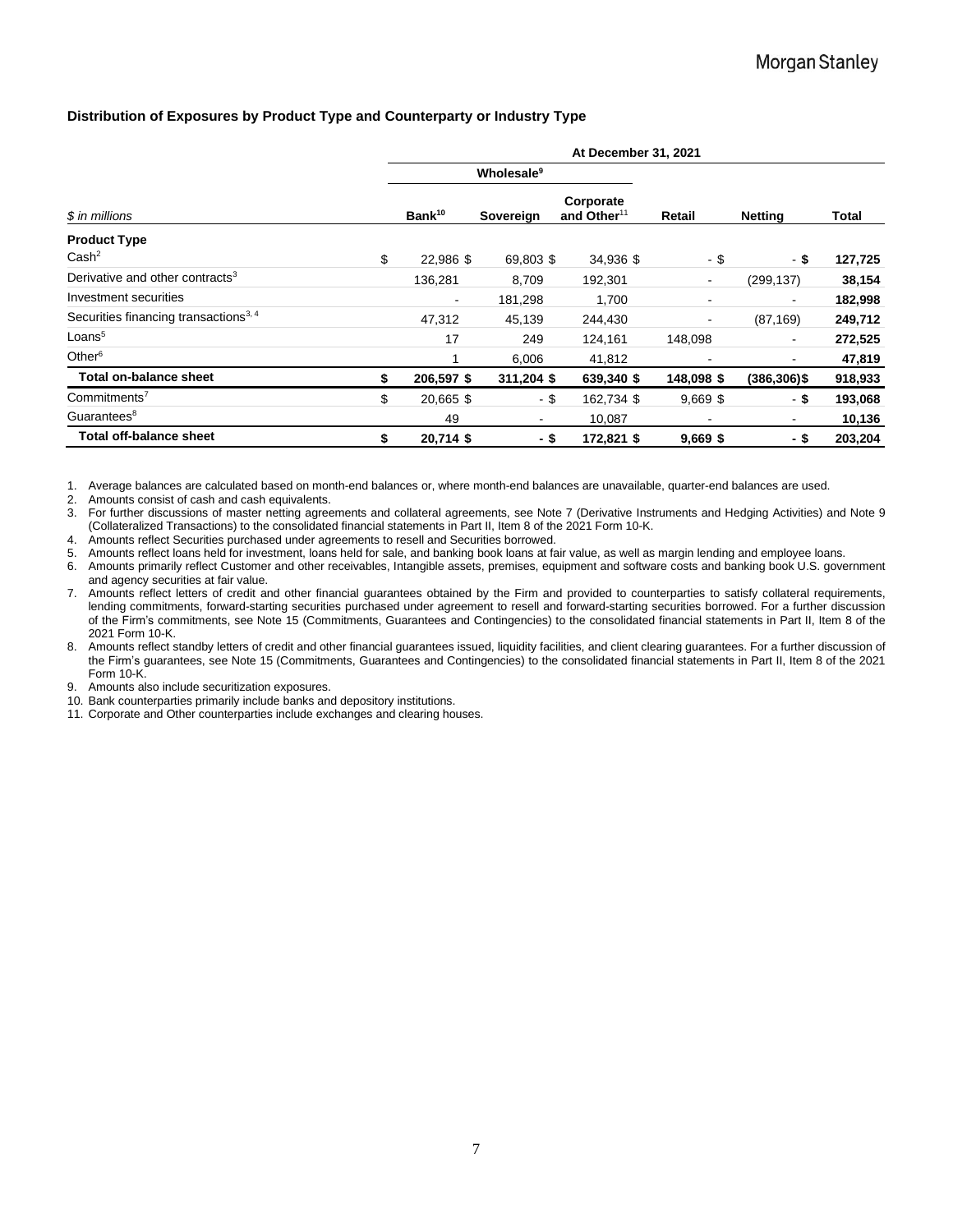## **5.2. Credit Risk: General Disclosure for Allowance for Credit Losses and Past Due Loans**

The Firm provides loans and lending commitments predominantly within its Institutional Securities and Wealth Management business segments. The Firm accounts for loan and loan commitments using the following categories: held for investment, held for sale, and fair value. The allowance for credit losses ("ACL") represents an estimate of current expected credit losses ("CECL") over the entire life of the loans and lending commitments. For a discussion of the Firm's ACL calculated under the CECL methodology, see Note 2 (Significant Accounting Policies) to the consolidated financial statements in Part II, Item 8 of the 2021 Form 10-K.

For the Firm's loan disclosures (including current and comparable prior period loan information by product type), such as ACL, reconciliation of changes in ACL, credit quality indicators, past due and nonaccrual, see Note 2 (Significant Accounting Policies) and Note 10 (Loans, Lending Commitments and Related Allowance for Credit Losses) to the consolidated financial statements in Part II, Item 8 of the 2021 Form 10-K

For a discussion of the Firm's determination of placing loans on nonaccrual status, returning of loans to accrual status, methodology for estimating ACL, charge-offs of uncollectible amounts, and application of guidance issued by Congress in the Coronavirus Aid, Relief, and Economic Security Act ("CARES Act") as well as by the U.S. banking agencies, see Note 2 (Significant Accounting Policies) to the consolidated financial statements in Part II, Item 8 of the 2021 Form 10-K.

Actual losses on loans held for investment are recorded as net charge-offs. For net charge-offs/recoveries recorded on loans held for investments for the twelve months ended December 31, 2021, see Note 10 (Loans, Lending commitments and Related Allowance for Credit Losses) to the consolidated financial statements in Part II, Item 8 of the 2021 Form 10-K.

For a discussion on the factors impacting the loss experience in the preceding period and comparison of the estimates to actual outcomes over the longer term, see Note 2 (Significant Accounting policies) and Note 10 (Loans, Lending commitments and Related Allowances for Credit Losses) to the consolidated financial statements in part II, Item 8 of the 2021 Form 10-K.

## **5.3. Portfolios Subject to Internal Ratings-Based Risk-Based Capital Formulas**

The Firm utilizes its internal ratings system in the calculation of RWA for the purpose of determining U.S. Basel III regulatory capital requirements for wholesale and retail exposures, as well as other internal risk management processes such as determining credit limits.

#### *Internal Ratings System Design*

As a core part of its responsibility for the independent management of credit risk, the Credit Risk Management Department maintains a control framework to evaluate the risk of obligors and the structure of credit facilities (for loans, derivatives, securities financing transactions, etc.), both at inception and periodically thereafter. For both wholesale and retail exposures, the Firm has internal ratings methodologies that assign a Probability of Default ("PD") and a Loss Given Default ("LGD"). These risk parameters, along with Exposure at Default ("EAD"), are used to compute credit risk RWA under the Advanced Approach. Internal credit ratings serve as the Credit Risk Management Department's assessment of credit risk, and the basis for a comprehensive credit limits framework used to control credit risk. The Firm uses quantitative models and judgment to estimate the various risk parameters related to each obligor and/or credit facility. Internal ratings procedures, methodologies, and models are all independently and formally governed, and models and methodologies are reviewed by a separate model risk management oversight function.

The Credit Risk Management Department employs a PD scale that reflects the long-run "through the cycle" average one-year default probability of counterparties in every rating category. The LGD is an estimate of the expected economic loss incurred by the Firm during an economic downturn in the event of default by an obligor within a one-year horizon, or an estimate of the long-run default-weighted average economic loss incurred by the Firm in the event of default by an obligor within a one-year horizon, whichever is greater, expressed as a percentage of EAD. The estimation of LGD considers all the costs of workout and collections net of recoveries (adjusted for time value of money). EAD is the estimated amount due at the time of default, expected during economic downturn conditions, if the default occurs within a one-year horizon. EAD for certain products may be reduced by certain credit risk mitigants. Contingent liabilities, such as undrawn commitments and standby letters of credit, are considered in determining EAD.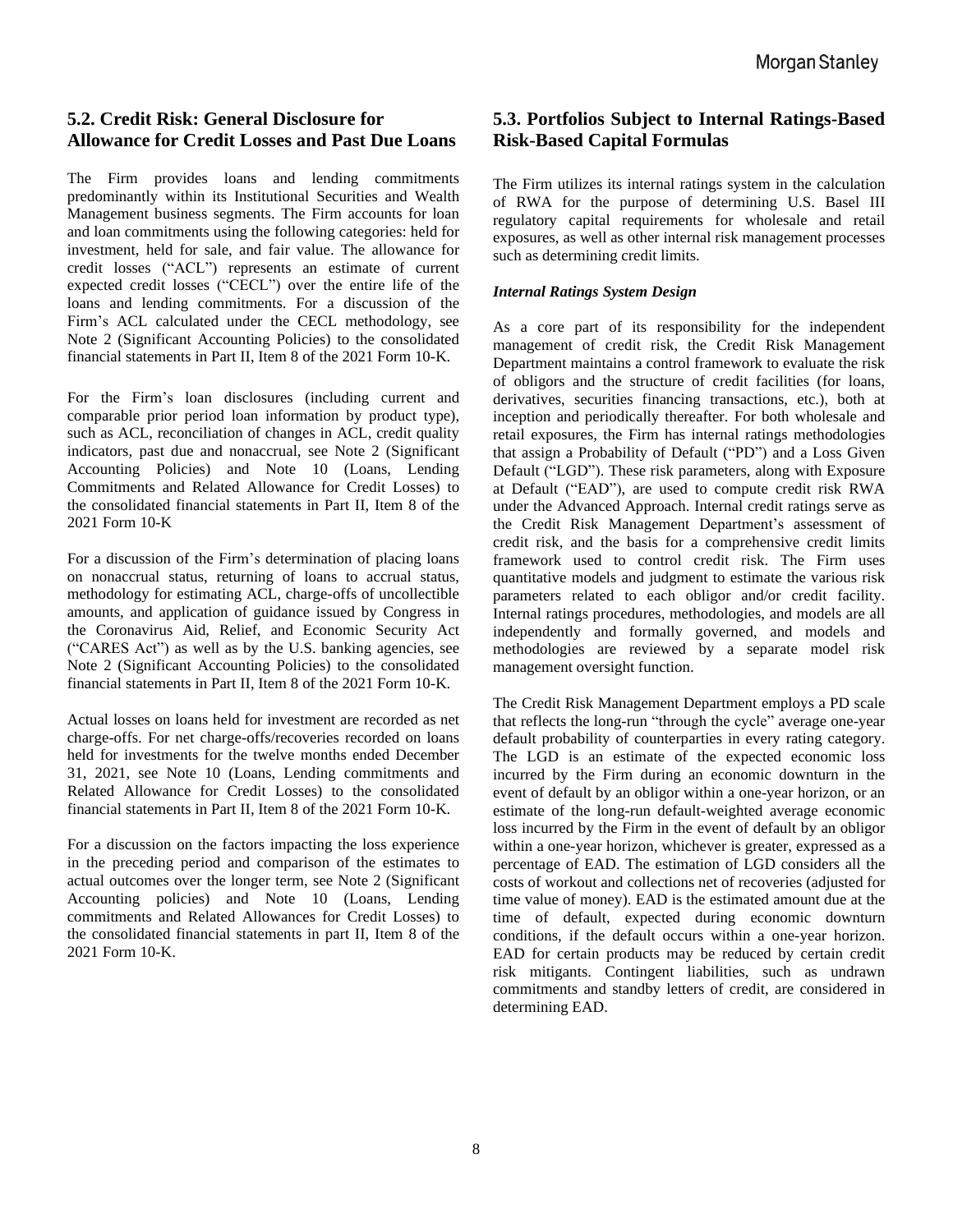#### *Internal Ratings System Process*

The performance of the overall internal ratings system is monitored on a quarterly basis. This involves a review of key performance measures that include rating overrides, the accuracy ratio and a comparison of internal ratings versus applicable agency ratings. The review is performed by an independent group, and the results and conclusions are reported to corresponding credit risk governance committees. The overall effectiveness of the internal ratings system is assessed annually and the evaluation results go through a rigorous challenge process by various governance committees before they are presented to the Firm's Board of Directors.

#### *Wholesale Exposures*

Wholesale exposures refer to credit exposures that are evaluated and rated on an individual basis. Wholesale exposures may be to companies, sovereigns, individuals, trusts, funds, or Special Purpose Entities/Special Purpose Vehicles that may arise from a variety of business activities, including, but not limited to, entering into swap or other derivative contracts under which counterparties have obligations to make payments to the Firm; extending credit to clients through various lending commitments; providing shortterm or long-term funding that is secured by physical or financial collateral whose value may at times be insufficient to fully cover the loan repayment amount; and posting margin and/or collateral and/or deposits to clearing houses, clearing agencies, exchanges, banks, securities companies and other financial counterparties.

The Credit Risk Management Department rates wholesale counterparties based on an analysis of the obligor and industry- or sector-specific qualitative and quantitative factors. The ratings process typically includes an analysis of the obligor's financial statements; evaluation of its market position, strategy, management and legal and environmental issues; and consideration of industry dynamics affecting its performance. The Credit Risk Management Department also considers securities prices and other financial markets to assess financial flexibility of the obligor. The Credit Risk Management Department collects relevant information to rate an obligor. If the available information for an obligor is limited, a conservative rating is assigned to reflect uncertainty arising from the limited information.

#### *Retail Exposures*

Retail exposures generally include exposures to individuals and exposures to small businesses that are managed as part of a pool of exposures with similar risk characteristics, and not on an individual exposure basis. The Firm incurs retail exposure credit risk within its Wealth Management residential mortgage business by making single-family residential mortgage loans in the form of conforming, nonconforming, or home equity lines of credit ("HELOC"). In addition, the Firm grants loans to certain Wealth Management employees primarily in conjunction with a program to recruit such employees. The primary source of the Firm's retail exposure is concentrated in two of three U.S. Basel III retail exposure categories: Residential Mortgages and Other Retail Exposures. The third U.S. Basel III retail category, Qualifying Revolving Exposures, is not currently relevant to the Firm as it has no assets related to this category.

Retail exposures consist of many small loans, thereby making it generally inefficient to assign ratings to each individual loan. Individual loans, therefore, are segmented and aggregated into pools. The Credit Risk Management Department develops the methodology to assign PD, LGD, and EAD estimates to these pools of exposures with similar risk characteristics, using factors that may include the Fair Isaac Corporation ("FICO") scores of the borrowers.

#### *Internal Ratings System Exposures*

The following table provides a summary of the distribution of Internal Ratings-Based Advanced Approach risk parameters that the Firm uses to calculate credit risk RWA for wholesale and retail exposures. The table also provides average riskweighted values across obligor types and rating grades. The Firm currently does not have any high volatility commercial real estate or qualifying revolving exposures.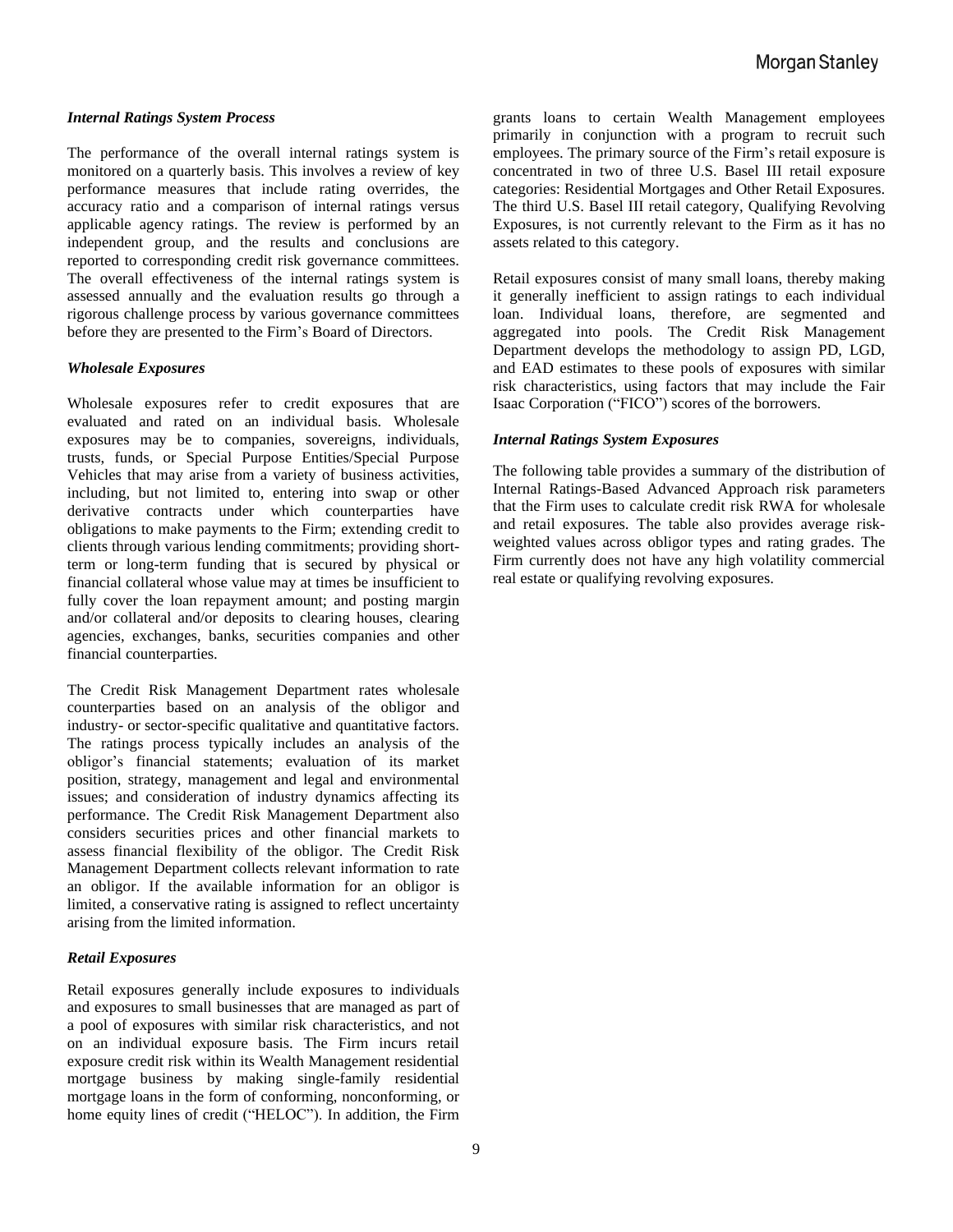|                          |                          |                              |                                              |    | At December 31, 2021                |    |                  |                                             |                            |
|--------------------------|--------------------------|------------------------------|----------------------------------------------|----|-------------------------------------|----|------------------|---------------------------------------------|----------------------------|
| \$ in millions           | PD Band (%)              | <b>Average PD</b><br>$(%)^1$ | Average<br>LGD $\frac{1}{2}$ <sup>1, 2</sup> |    | <b>Undrawn</b><br><b>Commitment</b> |    | EAD <sup>2</sup> | Average<br>Counterparty<br>EAD <sup>3</sup> | Average risk<br>weight (%) |
| Subcategory<br>Wholesale |                          |                              |                                              |    |                                     |    |                  |                                             |                            |
| Exposures                | $0.00 \leq P D < 0.35$   | 0.06%                        | 41.97%                                       | \$ | 84,989                              | \$ | 476,573          | \$<br>34,505                                | 19.77%                     |
|                          | $0.35 \leq P D < 1.35$   | 0.76%                        | 40.37%                                       |    | 21,900                              |    | 43,174           | 336                                         | 77.32%                     |
|                          | $1.35 \leq PD < 10.00$   | 4.39%                        | 40.81%                                       |    | 18,178                              |    | 25,995           | 211                                         | 146.82%                    |
|                          | $10.00 \leq PD < 100.00$ | 28.11%                       | 40.72%                                       |    | 531                                 |    | 2,359            | 118                                         | 235.92%                    |
|                          | 100 (Default)            | 100.00%                      | N/A                                          |    | 264                                 |    | 2,418            | 205                                         | 106.00%                    |
| Sub-total                |                          |                              |                                              | \$ | 125,862                             | \$ | 550,519          | \$<br>35,375                                |                            |
| Residential              |                          |                              |                                              |    |                                     |    |                  |                                             |                            |
| Mortgages                | $0.00 \leq P D < 0.15$   | 0.12%                        | 14.96%                                       | \$ | 88                                  | \$ | 47,137           | \$<br>2                                     | 4.32%                      |
|                          | $0.15 \leq P D < 0.35$   | 0.25%                        | 80.79%                                       |    | 145                                 |    | 197              | 1                                           | 40.53%                     |
|                          | $0.35 \leq P D < 1.35$   | 0.44%                        | 20.67%                                       |    | 12                                  |    | 288              | 1                                           | 18.29%                     |
|                          | $1.35 \leq PD < 10.00$   | 6.39%                        | 30.60%                                       |    | ä,                                  |    | 332              | 1                                           | 112.00%                    |
|                          | $10.00 \leq PD < 100.00$ | 36.12%                       | 30.17%                                       |    | 1                                   |    | 120              | 1                                           | 154.60%                    |
|                          | 100 (Default)            | 100.00%                      | N/A                                          |    |                                     |    | 173              | 2                                           | 106.00%                    |
| Sub-total                |                          |                              |                                              | \$ | 246                                 | \$ | 48,247           | \$<br>8                                     |                            |
| <b>Other Retail</b>      |                          |                              |                                              |    |                                     |    |                  |                                             |                            |
| Exposures                | $0.00 \leq P D < 1.50$   |                              | $\blacksquare$                               | \$ | $\blacksquare$                      | \$ |                  | \$                                          |                            |
|                          | $1.50 \leq PD < 3.00$    |                              |                                              |    |                                     |    |                  |                                             |                            |
|                          | $3.00 \leq P D < 5.00$   |                              | $\sim$                                       |    | $\overline{\phantom{a}}$            |    |                  |                                             |                            |
|                          | $5.00 \leq P D < 8.00$   | 6.25%                        | 53.87%                                       |    |                                     |    | 3,614            | $\overline{2}$                              | 86.45%                     |
|                          | $8.00 \leq PD < 100.00$  | $\blacksquare$               | $\blacksquare$                               |    | $\blacksquare$                      |    | $\blacksquare$   | $\blacksquare$                              |                            |
|                          | 100 (Default)            | 100.00%                      | N/A                                          |    |                                     |    | 218              | 2                                           | 106.00%                    |
| Sub-total                |                          |                              |                                              | \$ |                                     | \$ | 3,832            | \$<br>4                                     |                            |
| <b>Total</b>             |                          |                              |                                              | \$ | 126,108                             | \$ | 602,598          | \$<br>35,387                                |                            |

N/A—Not Applicable

1. Amounts reflect the effect of eligible guarantees and eligible credit derivatives.

2. Under U.S. Basel III, credit risk mitigation in the form of collateral may be applied by either reducing EAD or adjusting the LGD, and the approach must be applied consistently by product type.

3. Amounts represent the weighted average EAD per counterparty within the respective PD band, weighted by its pro rata EAD contribution.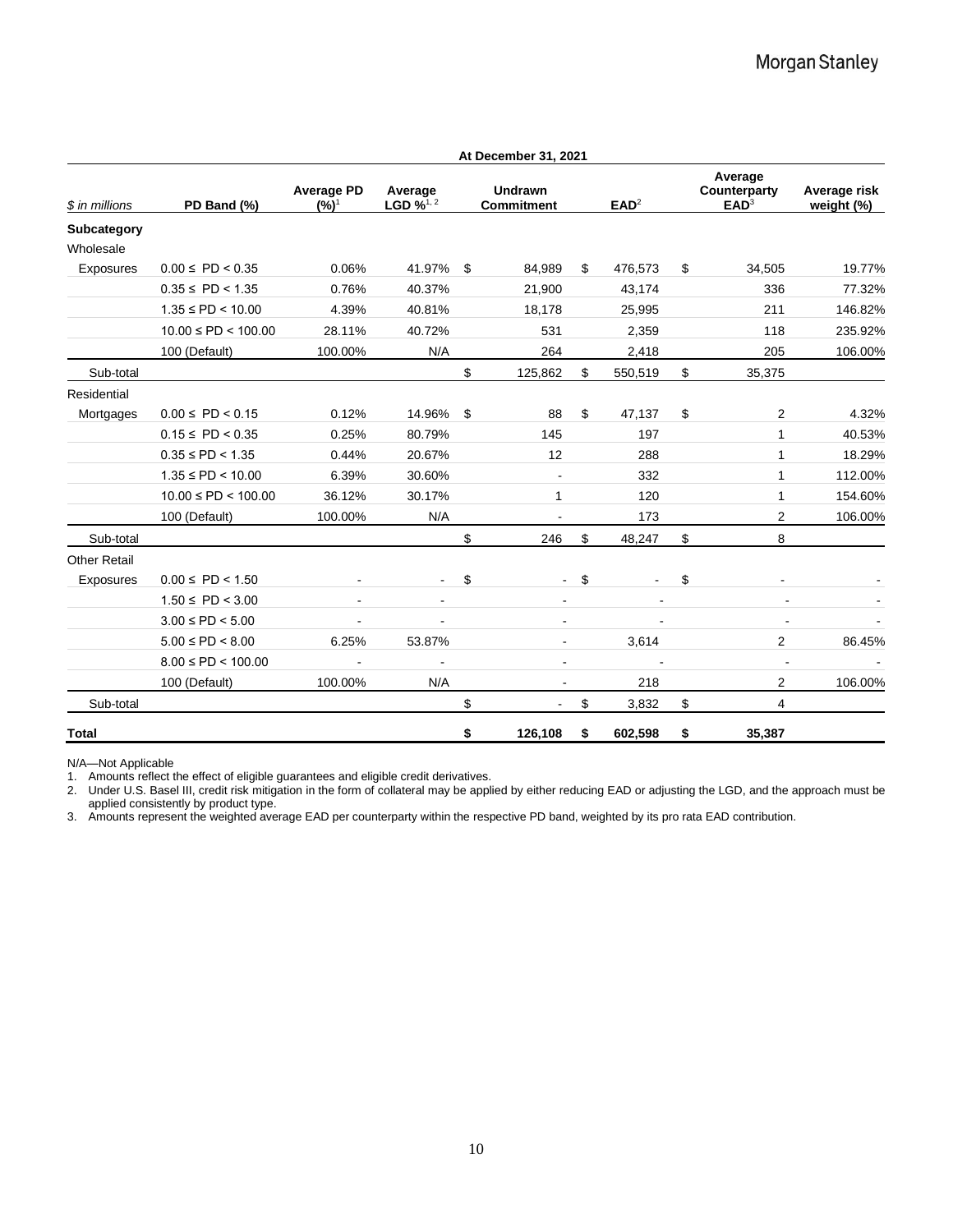## **5.4. General Disclosure for Wholesale Counterparty Credit Risk of Derivative Contracts, Repo-Style Transactions, and Eligible Margin Loans**

#### **Counterparty Credit Risk Overview**

Counterparty credit exposure arises from the risk that parties are unable to meet their payment obligations under derivative contracts, repo-style transactions, and eligible margin loans. Derivative contracts, repo-style transactions and eligible margin loans have a risk of increased potential future counterparty exposure from changes in movements in market prices and other risk factors. Potential future exposure is mitigated using netting and collateral agreements. The Firm uses the internal models methodology ("IMM") to compute an exposure that includes the mitigating effects of netting and collateral in valuing over-the-counter ("OTC") and exchangetraded derivative contracts and repo-style transactions. For certain exchange-traded derivatives where IMM is not used, as of December 31, 2021 the Firm uses SA-CCR to quantify the exposures. For eligible margin loans, the Firm uses either IMM or the collateral haircut approach ("CHA") as prescribed in the U.S. Basel III rules. The use of netting, collateral, IMM, SA-CCR and CHA is discussed further below, in addition to other counterparty credit risk management practices.

#### *Derivative Contracts*

The Firm actively manages its credit exposure through the application of collateral arrangements and readily available market instruments such as credit derivatives. The use of collateral in managing derivative risk is standard in the market place, and is governed by appropriate documentation such as the Credit Support Annex to the International Swaps and Derivatives Association, Inc. ("ISDA") documentation. In line with these standards, the Firm generally accepts only cash, government bonds, corporate debt, and main index equities as collateral. The Firm has policies and procedures for reviewing the legal enforceability of credit support documents in accordance with applicable rules.

#### *Repo-Style Transactions*

Repo-style transactions include securities sold under agreements to repurchase ("repurchase agreements"), securities purchased under agreements to resell ("reverse repurchase agreements"), securities borrowed transactions and securities loaned transactions. The Firm enters into repo-style transactions to, among other things, acquire securities to cover short positions and settle other securities obligations, to accommodate customers' needs and to finance the Firm's inventory positions. The Firm manages credit exposure arising from such transactions by, in appropriate circumstances, entering into master netting agreements and collateral agreements with counterparties that provide the Firm, in the event of a counterparty default (such as bankruptcy or a counterparty's failure to pay or perform), with the right to net a counterparty's rights and obligations under such agreement, and liquidate and set off collateral held by the Firm against the net amount owed by the counterparty. Under these agreements and transactions, the Firm either receives or provides collateral, including U.S. government and agency securities, other sovereign government obligations, corporate and other debt, and corporate equities.

#### *Eligible Margin Loans*

The Firm also engages in customer margin lending and securities-based lending to its Institutional Securities and Wealth Management clients that allow clients to borrow against the value of qualifying securities. This lending activity is included within Trading Assets, Loans or Customer and other receivables in the consolidated balance sheets. The Firm monitors required margin levels and established credit terms daily and, pursuant to such guidelines, requires customers to deposit additional collateral or reduce positions, when necessary.

#### *Netting*

The Firm recognizes netting in its estimation of EAD where it has a master netting agreement in place and other relevant requirements are met. The ISDA Master Agreement is an industry-standard master netting agreement that is typically used to document derivative transactions. The Firm generally uses the ISDA Master Agreement and similar master netting agreements to document derivative and repo-style transactions. For a discussion of the Firm's master netting agreements, see Note 7 (Derivative Instruments and Hedging Activities) and Note 9 (Collateralized Transactions) to the consolidated financial statements in Part II, Item 8 of the 2021 Form 10-K.

#### *Collateral*

The Firm may require collateral depending on the credit profile of the Firm's counterparties. There is an established infrastructure to manage, maintain, and value collateral on a daily basis. Collateral held is managed in accordance with the Firm's guidelines and the relevant underlying agreements.

For a discussion of the Firm's use of collateral as a credit risk mitigant, including with respect to derivatives, repo-style transactions and eligible margin loans, see Note 7 (Derivative Instruments and Hedging Activities) and Note 9 (Collateralized Transactions) to the consolidated financial statements in Part II, Item 8 of the 2021 Form 10-K. For further information on the Firm's valuation approaches, including those for collateral, see Note 2 (Significant Accounting Policies) and Note 5 (Fair Values) to the consolidated financial statements in Part II, Item 8 of the 2021 Form 10-K.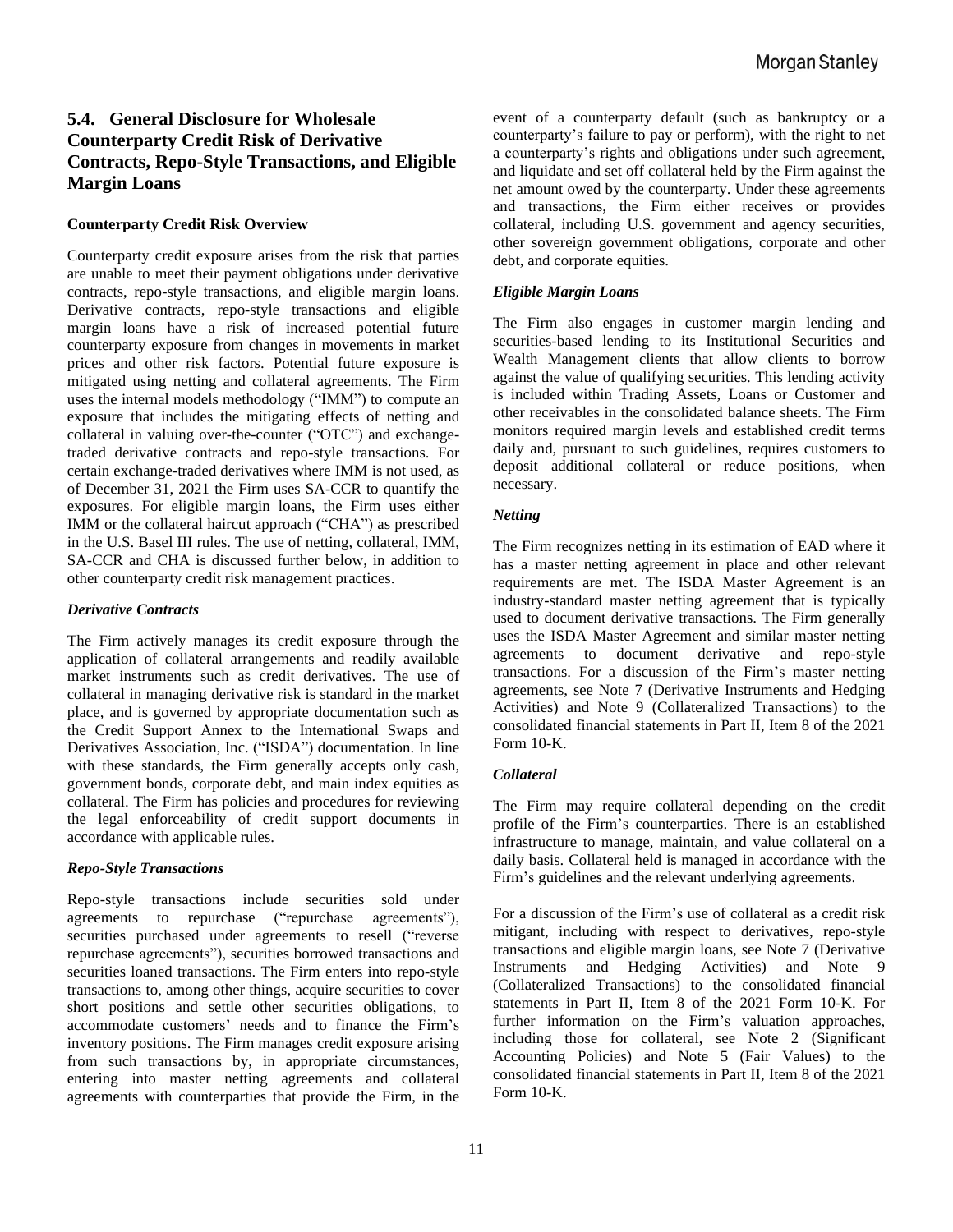#### *General Disclosure for Counterparty Credit Risk*

The following table presents the exposures for derivative and other contracts and securities financing transactions, consisting of repo-style transactions and eligible margin loans, presented on a U.S. GAAP basis.

| \$ in millions                              | At<br>December 31, 2021 |
|---------------------------------------------|-------------------------|
| Derivative and Other Contracts:             |                         |
| Gross positive fair value                   | \$<br>337,291           |
| Counterparty netting benefit                | (254,430)               |
| Net current credit exposure                 | \$<br>82,861            |
| Securities collateral                       | (10, 457)               |
| Cash collateral                             | (44,707)                |
| Net exposure (after netting and collateral) | \$<br>27,697            |
| <b>Securities Financing Transactions:</b>   |                         |
| Repo-Style Transactions:                    |                         |
| Gross notional exposure                     | \$<br>336,881           |
| Net exposure (after netting and collateral) | 18,788                  |
| Eligible Margin Loans:                      |                         |
| Gross notional exposure <sup>1</sup>        | \$<br>137,231           |

1. At December 31, 2021, the fair value of the collateral held exceeded the carrying value of margin loans.

The following table is presented on a U.S. GAAP basis and reflects the notional amount of outstanding credit derivatives at December 31, 2021, used to hedge the Firm's own portfolio and those undertaken in connection with client intermediation activities.

|                         |    |                        |     | At December 31, 2021 |      |                                  |    |         |  |  |  |  |  |  |
|-------------------------|----|------------------------|-----|----------------------|------|----------------------------------|----|---------|--|--|--|--|--|--|
|                         |    | <b>Hedge Portfolio</b> |     |                      |      | <b>Intermediation Activities</b> |    |         |  |  |  |  |  |  |
| \$ in millions          |    | <b>Purchased</b>       |     | Sold                 |      | <b>Purchased</b><br>Sold         |    |         |  |  |  |  |  |  |
| Credit derivative type  |    |                        |     |                      |      |                                  |    |         |  |  |  |  |  |  |
| Credit default<br>swaps | \$ | 28.920                 | \$. | 7.009                | - \$ | 208.319                          | -S | 204.333 |  |  |  |  |  |  |
| Total return<br>swaps   |    | 2,922                  |     | 1.749                |      | 11,445                           |    | 12,339  |  |  |  |  |  |  |
| Credit options          |    | 435                    |     |                      |      | 108,635                          |    | 102,673 |  |  |  |  |  |  |
| Total                   |    | 32,277                 | S   | 8.758                |      | 328,399                          | S  | 319,345 |  |  |  |  |  |  |

For a further discussion of the Firm's credit derivatives, see "Quantitative and Qualitative Disclosures about Risk—Credit Risk—Derivatives" and Note 7 (Derivative Instruments and Hedging Activities) to the consolidated financial statements in Part II, Item 8 of the 2021 Form 10-K.

#### *Internal Models Methodology*

The Firm has been approved by its primary regulators to use IMM to estimate counterparty exposure for regulatory capital purposes. Under IMM approach, the Firm uses simulation models to estimate the distribution of counterparty exposures at specified future time horizons. The simulation models project potential values of various risk factors that affect the

Firm's counterparty portfolio (*e.g.*, interest rates, equity prices, commodity prices, and credit spreads) under a large number of simulation paths, and then determine possible changes in counterparty exposure for each path by re-pricing transactions with that counterparty under the projected risk factor values. A counterparty's expected positive exposure profile is determined from the resulting modeled exposure distribution to estimate EAD in calculating credit risk RWA for regulatory capital ratio purposes. For a small population of exposures not modeled under this simulation method, the Firm calculates EAD for regulatory capital purposes using a more conservative but less risk-sensitive method. The internal models incorporate the effects of legally enforceable netting and collateral agreements in estimating counterparty exposure.

#### *Collateral Haircut Approach Methodology*

For certain eligible margin loans, EAD is adjusted to reflect the risk mitigating effect of financial collateral in line with the CHA as prescribed in the U.S. Basel III rules. Other counterparty credit risk management practices are discussed further below.

#### *Standardized Approach for Counterparty Credit Risk Methodology*

EAD for derivative contracts under SA-CCR is equal to the alpha factor multiplied by the sum of the replacement cost ("RC") of the derivative and the potential future exposure ("PFE") as prescribed in the U.S. Basel III rules. Where applicable, RC and PFE incorporate the effects of credit risk mitigation of financial collateral and qualifying master netting agreements.

The table below presents the EAD and RWA by methodology used for the Firm's determination of regulatory capital for derivative and other contracts and securities financing transactions, excluding default fund contributions.

|                                                   |                                | At December 31, 2021 |            |  |                                                    |            |                |                              |       |            |  |  |  |
|---------------------------------------------------|--------------------------------|----------------------|------------|--|----------------------------------------------------|------------|----------------|------------------------------|-------|------------|--|--|--|
|                                                   | Internal Models<br>Methodology |                      |            |  | Non-Internal<br>Models<br>Methodology <sup>1</sup> |            |                |                              | Total |            |  |  |  |
| \$ in millions                                    | EAD                            |                      | <b>RWA</b> |  | EAD                                                | <b>RWA</b> |                | EAD                          |       | <b>RWA</b> |  |  |  |
| Derivative<br>and other<br>contracts <sup>2</sup> | $$124.929$ \$44.632 \$         |                      |            |  |                                                    |            |                | 5,556 \$ 6,261 \$ 130,485 \$ |       | 50.893     |  |  |  |
| <b>Securities</b><br>financing<br>transactions    | 47.229 -                       |                      | $10.340 -$ |  | $2.934 - 3.111$                                    |            | $\blacksquare$ | 50.163                       |       | 13,451     |  |  |  |
| Other                                             | 6.474                          |                      | 137        |  |                                                    |            |                | 6.474                        |       | 137        |  |  |  |
| <b>Total</b>                                      | \$<br>178,632 \$ 55,109 \$     |                      |            |  |                                                    |            |                | 8.490 \$ 9.372 \$ 187.122 \$ |       | 64.481     |  |  |  |

1. Amount includes both CHA and SA-CCR.

2. Amount includes client exposures related to cleared transactions.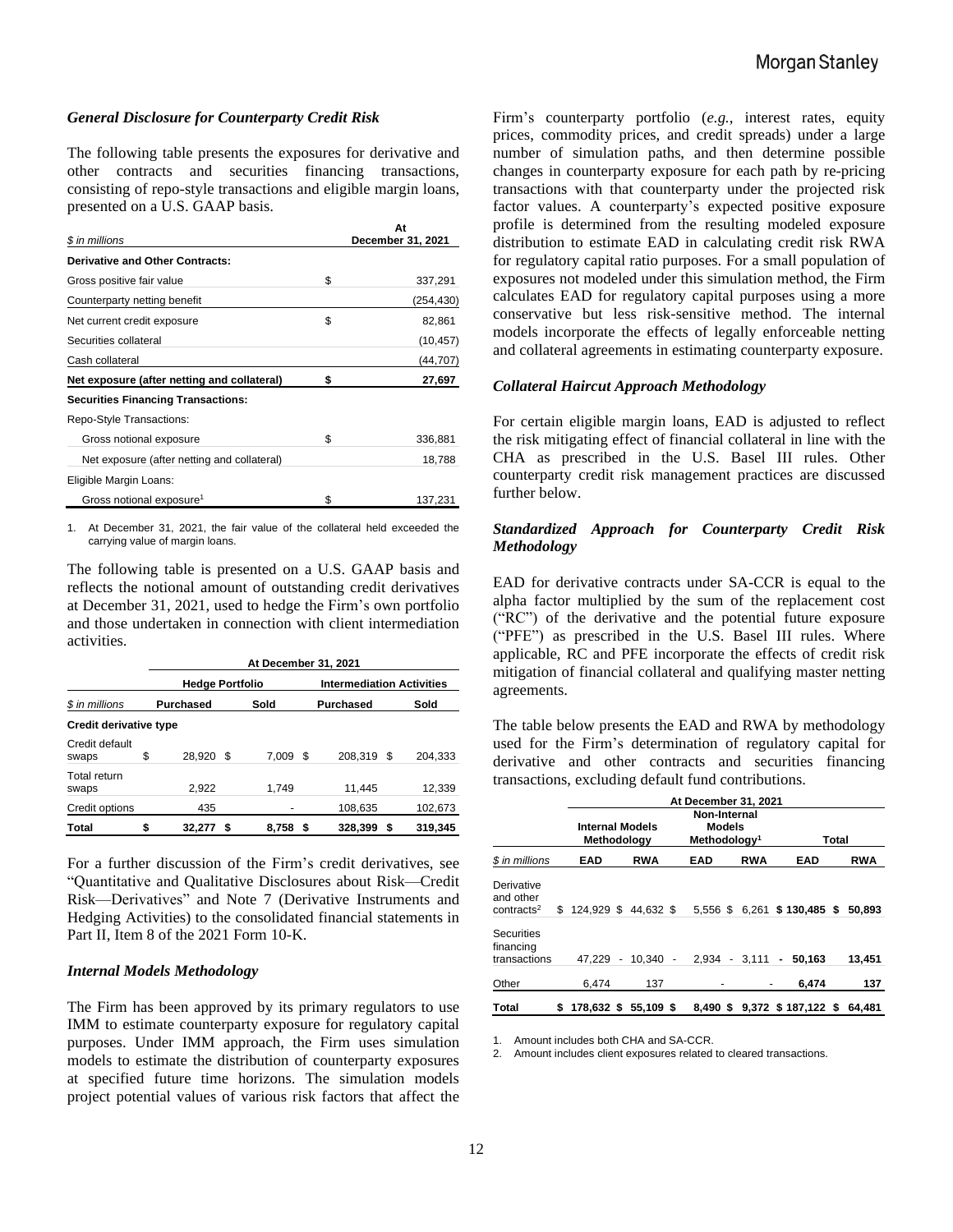#### **Other Counterparty Credit Risk Management Practices**

#### *Credit Valuation Adjustment*

CVA refers to the fair value adjustment to reflect counterparty credit risk in the valuation of OTC derivative contracts. U.S. Basel III requires the Firm to calculate RWA for CVA.

The Firm establishes a CVA for OTC derivative transactions based on expected credit losses given the probability and severity of a counterparty default. The adjustment is determined by evaluating the credit exposure to the counterparty and by taking into account the market value of a counterparty's credit risk as implied by credit spreads, and the effect of allowances for any credit risk mitigants such as legally enforceable netting and collateral agreements.

CVA is recognized in profit and loss on a daily basis and effectively represents an adjustment to reflect the credit component of the fair value of the derivatives receivable. Given that the previously recognized CVA reduces the potential loss faced in the event of a counterparty default, exposure metrics are reduced for CVA.

#### *Credit Limits Framework*

The Firm employs an internal comprehensive and global Credit Limits Framework as one of the primary tools used to manage credit risk levels across the Firm. The Credit Limits Framework includes single-name limits and portfolio concentration limits by country, industry, and product type. The limits within the Credit Limits Framework are calibrated to the Firm's risk tolerance and reflect factors that include the Firm's capital levels and the risk attributes of the exposures managed by the limits. Credit exposure is actively monitored against credit limits, and excesses are identified and escalated in accordance with established governance standards. In addition, credit limits are evaluated and reaffirmed annually or more frequently as necessary.

#### *Additional Collateral Requirements Due to Credit Rating Downgrade*

For a discussion of the additional collateral or termination payments that may be called in the event of a future credit rating downgrade of the Firm, see "MD&A—Liquidity and Capital Resources—Balance Sheet—Credit Ratings" in the 2021 Form 10-K.

#### *Wrong-Way Risk*

The Firm incorporates the effect of specific wrong-way risk in its calculation of the counterparty exposure. Specific wrongway risk arises when a transaction is structured in such a way that the exposure to the counterparty is positively correlated with the PD of the counterparty; for example, a counterparty writing put options on its own stock or a counterparty

collateralized by its own or related party stock. The Firm considers specific wrong-way risk when approving transactions. The Firm also monitors general wrong-way risk, which arises when the counterparty PD is correlated with general market or macroeconomic factors. The credit assessment process identifies these correlations and manages the risk accordingly.

#### **5.5. Credit Risk Mitigation**

#### **Overview**

In addition to the use of netting and collateral for mitigating counterparty credit risk discussed above, the Firm may seek to mitigate credit risk from its lending and derivatives transactions in multiple ways, including through the use of guarantees and hedges. At the transaction level, the Firm seeks to mitigate risk through management of key risk elements such as size, tenor, financial covenants, seniority and collateral. The Firm actively hedges its lending and derivatives exposure through various financial instruments that may include single-name, portfolio, and structured credit derivatives. Additionally, the Firm may sell, assign, or syndicate funded loans and lending commitments to other financial institutions in the primary and secondary loan market.

In connection with its derivative and other contracts and securities financing transaction activities, the Firm generally enters into master netting agreements and collateral arrangements with counterparties. These agreements provide the Firm with the ability to demand collateral, as well as to liquidate collateral and offset receivables and payables covered under the same master netting agreement in the event of a counterparty default. For further information on the impact of netting on the Firm's credit exposures, see "Collateral" in Section 5.4 herein and "Quantitative and Qualitative Disclosures about Risk—Risk Management—Credit Risk" in Part II, Item 7A of the 2021 Form 10-K.

#### *Loan Collateral Recognition and Management*

Collateralizing loans significantly reduces the credit risk to the Firm. As part of the credit evaluation process, the Credit Risk Management Department assesses the ability of obligors to grant collateral. The Credit Risk Management Department may consider the receipt of collateral as a factor when approving loans, as applicable.

Loans secured by customer margin accounts, a source of credit exposure, are collateralized in accordance with internal and regulatory guidelines. The Firm monitors exposure against required margin levels daily and pursuant to such guidelines, requires customers to deposit additional collateral or reduce positions, when necessary. Factors considered in the review of margin loans are the amount of the loan, the intended purpose, the degree of leverage being employed in the account and the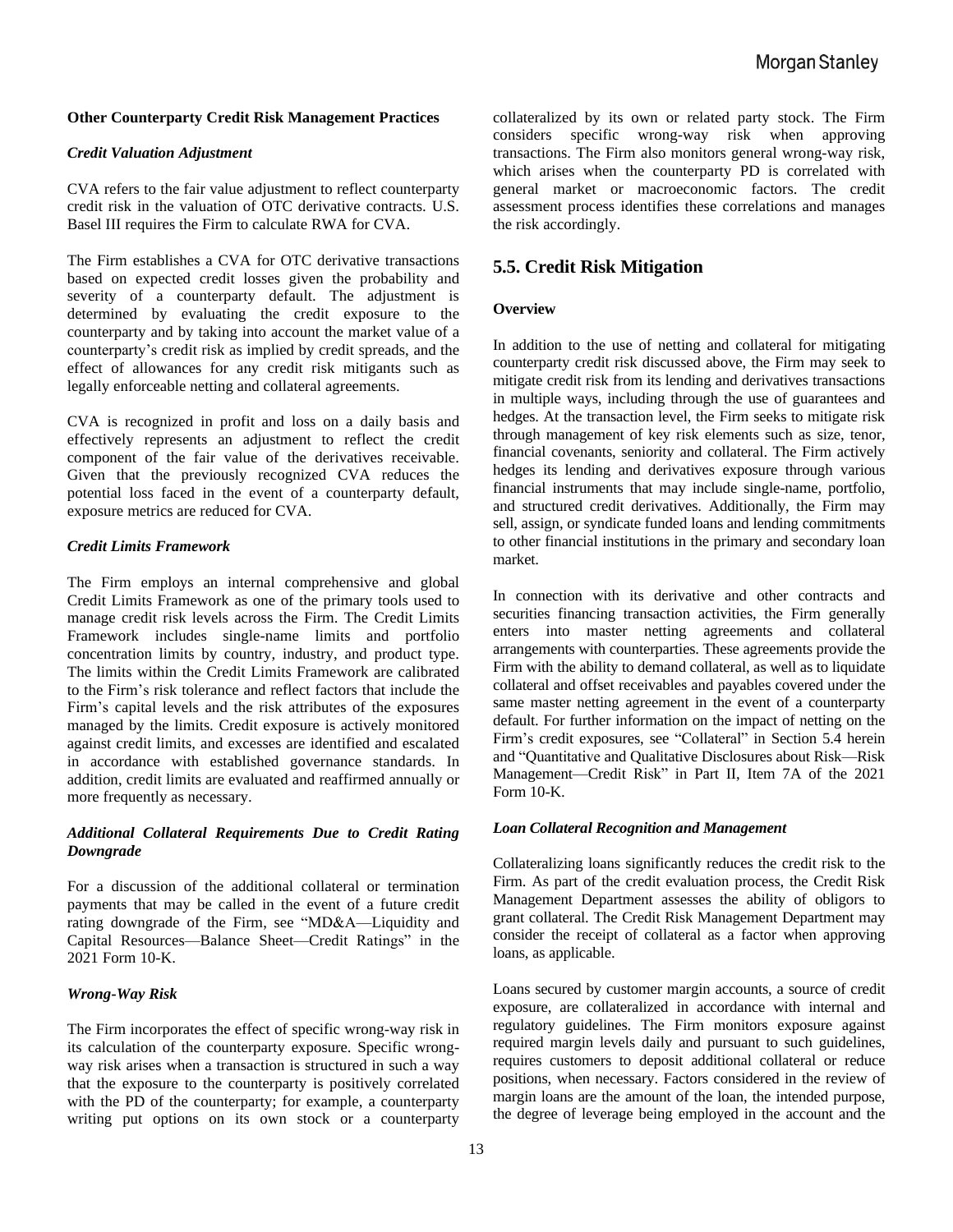amount of collateral, and overall evaluation of the portfolio to ensure proper diversification or, in the case of concentrated positions, appropriate liquidity of the underlying collateral or potential risk reduction strategies. Additionally, transactions relating to restricted positions require a review of any legal impediments to liquidation of the underlying collateral. Underlying collateral for margin loans is reviewed with respect to the liquidity of the proposed collateral positions, valuation of securities, historic trading range, volatility analysis and an evaluation of industry concentrations.

With respect to first and second mortgage loans, including HELOC loans, a loan evaluation process is part of the framework of the credit underwriting policies and collateral valuation. Loan-to-collateral value ratios are determined based on independent third-party property appraisal/valuations, and the security lien position is established through title/ownership reports.

#### *Guarantees and Credit Derivatives*

The Firm may accept or request guarantees from related or third parties to mitigate credit risk for wholesale obligors. Such arrangements represent obligations for the guarantor to make payments to the Firm if the counterparty fails to fulfill its obligation under a borrowing arrangement or other contractual obligation. The Firm typically accepts guarantees from corporate entities and financial institutions within its Institutional Securities business segment, and individuals and their small- and medium-sized domestic businesses within its Wealth Management business segment. The Firm may also hedge certain exposures using credit derivatives. The Firm enters into credit derivatives, principally through credit default swaps, under which it receives or provides protection against the risk of default on a set of debt obligations issued by a specified reference entity or entities. A majority of the Firm's hedge counterparties are banks, broker-dealers, insurance, and other financial institutions.

The Firm recognizes certain credit derivatives and third-party guarantees for the reduction of capital requirements under the Advanced Approach. At December 31, 2021, the aggregate EAD amount of the Firm's wholesale exposure hedged by such credit derivatives or third-party guarantees, excluding CVA hedges, was \$6,662 million.

## **6. Equities Not Subject to Market Risk Capital Rule**

#### **Overview**

The Firm occasionally makes equity investments that may include business facilitation or other investing activities. Such investments are typically strategic investments undertaken by the Firm to facilitate core business activities. The Firm may also make equity investments and capital commitments to public and private companies, funds, and other entities. Additionally, the Firm sponsors and manages investment vehicles and separate accounts for clients seeking exposure to private equity, infrastructure, mezzanine lending, and real estate-related and other alternative investments. The Firm may also invest in and provide capital to such investment vehicles.

#### *Valuation for equity investments not subject to market risk capital rule*

The Firm's equity investments include investments in private equity funds, real estate funds, and hedge funds (which include investments made in connection with certain employee deferred compensation plans), as well as direct investments in equity securities, which are presented on a U.S. GAAP basis.

The Firm applies the Alternative Modified Look-Through Approach for equity exposures to investment funds. Under this approach, the adjusted carrying value of an equity exposure to an investment fund is assigned on a pro rata basis to different risk weight categories based on the information in the fund's prospectus or related documents. For all other equity exposures, the Firm applies the Simple Risk-Weight Approach ("SRWA"). Under SRWA, the RWA for each equity exposure is calculated by multiplying the adjusted carrying value of the equity exposure by the applicable regulatory prescribed risk weight.

The following table consists of U.S. GAAP amounts disclosed in the Firm's balance sheet of investments and the types and nature of investments, capital requirements by appropriate equity groupings, realized gains/(losses) from sales and liquidations in the reporting period, unrecognized gains/(losses) related to investments carried at cost and unrealized gains/(losses) included in Tier 1 and/or Tier 2 capital.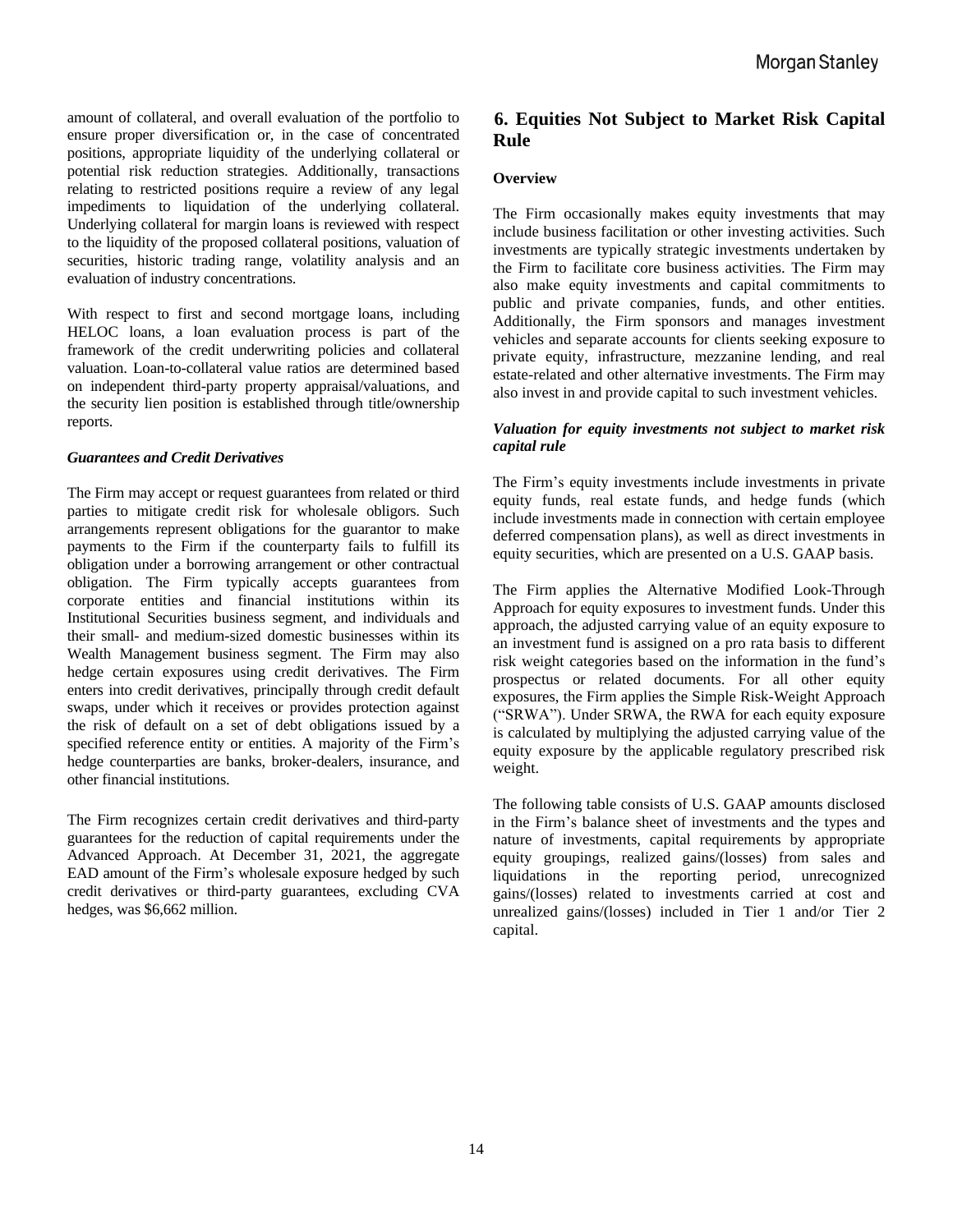|                                                                                     |    | At December 31, 2021                      |                         |    |                  |  |  |
|-------------------------------------------------------------------------------------|----|-------------------------------------------|-------------------------|----|------------------|--|--|
| \$ in millions                                                                      |    | Total<br>On-balance<br>Sheet <sup>1</sup> | <b>Risk</b><br>Weight % |    | RWA <sup>2</sup> |  |  |
| <b>Type of Equity Investments</b>                                                   |    |                                           |                         |    |                  |  |  |
| Simple Risk-Weight Approach:                                                        |    |                                           |                         |    |                  |  |  |
| Exposures in the 0% risk<br>weight category                                         | \$ | 403                                       | 0%                      | \$ |                  |  |  |
| Exposures in the 20% risk<br>weight category                                        |    | 126                                       | 20%                     |    | 27               |  |  |
| Community development<br>equity exposures                                           |    | 3,402                                     | 100%                    |    | 3,651            |  |  |
| Non-significant equity<br>exposures                                                 |    | 8,319                                     | 100%                    |    | 9,848            |  |  |
| Significant investments in<br>unconsolidated financial<br>institutions <sup>3</sup> |    | 3,535                                     | 250%                    |    | 8,890            |  |  |
| Publicly traded equity<br>exposures                                                 |    |                                           | 300%                    |    |                  |  |  |
| Non-publicly traded equity<br>exposures                                             |    | 187                                       | 400%                    |    | 791              |  |  |
| Exposures in the 600% risk<br>weight category                                       |    | 436                                       | 600%                    |    | 3,188            |  |  |
| Sub-total                                                                           | \$ | 16,408                                    | N/A                     | \$ | 26,395           |  |  |

| Alternative Modified Look-<br>Through Approach                                      | 1,452  | N/A |    | 734    |
|-------------------------------------------------------------------------------------|--------|-----|----|--------|
| <b>Total Equities Not Subject to</b><br>Market Risk Capital Rule<br>\$              | 17,860 | N/A | S. | 27,129 |
| Quarter-to-date realized gains/(losses) from sales and liquidations <sup>4</sup>    |        |     | \$ | 141    |
| Total unrealized gains/(losses) on equity securities reflected in AOCI <sup>4</sup> |        |     |    |        |
| Unrecognized gains/(losses) related to investments carried at cost <sup>4</sup>     |        |     |    |        |
| Unrealized gains/(losses) included in Tier 1 and/or Tier 2 capital                  |        |     |    |        |

#### N/A—Not Applicable

- 1. The total on-balance sheet amount reflects \$13,161 million and \$4,699 million of non-publicly traded and publicly traded investments, respectively, at December 31, 2021. The on-balance sheet amounts are presented on a U.S. GAAP basis, which include investments in the Firm's own capital instruments and investments in the capital instruments of unconsolidated financial institutions that are subject to capital deductions under U.S. Basel III. At December 31, 2021, the amount of Equities Not Subject to Market Risk Capital Rule that was deducted from Total capital was \$709 million, which also includes certain deductions applicable under the Volcker Rule. For a discussion of the Firm's deductions under the Volcker Rule, see "Business— Supervision and Regulation—Financial Holding Company—Activities Restrictions under the Volcker Rule" in Part I, Item 1 of the 2021 Form 10-K. For further information on the Firm's valuation techniques related to investments, see Note 2 (Significant Accounting Policies) to the consolidated financial statements in Part II, Item 8 of the 2021 Form 10-K.
- 2. In accordance with U.S. Basel III, RWA reflect a 1.06 multiplier and include both on- and off-balance sheet equity exposures.

3. Under the Advanced Approach, significant investments in unconsolidated financial institutions in the form of common stock, which are not deducted from Common Equity Tier 1, are assigned a 250% risk weight.

4. For the quarter ended December 31, 2021.

#### **7. Securitization Exposures**

A securitization exposure is defined (in line with the U.S. Basel III definition) as a transaction in which:

- All or a portion of the credit risk of the underlying exposures is transferred to third parties, and has been separated into two or more tranches reflecting different levels of seniority;
- The performance of the securitization depends upon the performance of the underlying exposures;
- All or substantially all of the underlying exposures are financial exposures; and
- The underlying exposures are not owned by an operating company or certain other issuers.

Securitization exposures include on- or off-balance sheet exposures (including credit enhancements) that arise from a traditional securitization or synthetic securitization (including a re-securitization transaction); or an exposure that directly or indirectly references a securitization exposure (*e.g.*, a credit derivative). A re-securitization is a securitization which has more than one underlying exposure and in which one or more of the underlying exposures is itself a securitization exposure.

On-balance sheet exposures include securitization notes purchased and loans made to securitization trusts. Off-balance sheet exposures include liquidity commitments and derivatives (including tranched credit derivatives and derivatives for which the reference obligation is a securitization).

Securitization exposures are classified as either traditional or synthetic. In a traditional securitization, risk is transferred other than through the use of credit derivatives or guarantees. Typically, the originator establishes a special purpose entity ("SPE") and sells assets (either originated or purchased) off its balance sheet into the SPE, which issues securities to investors. In a synthetic securitization, credit risk is transferred to an investor through the use of credit derivatives or guarantees.

The Firm does not manage or advise entities that invest in securitizations sponsored by the Firm.

Except for (i) the AFS securities portfolios, for which the Firm purchases mostly highly rated tranches of ABS securitizations not sponsored by the Firm, and (ii) warehouse loans and liquidity commitments to client sponsored SPEs, the Firm engages in securitizations primarily as a trading activity.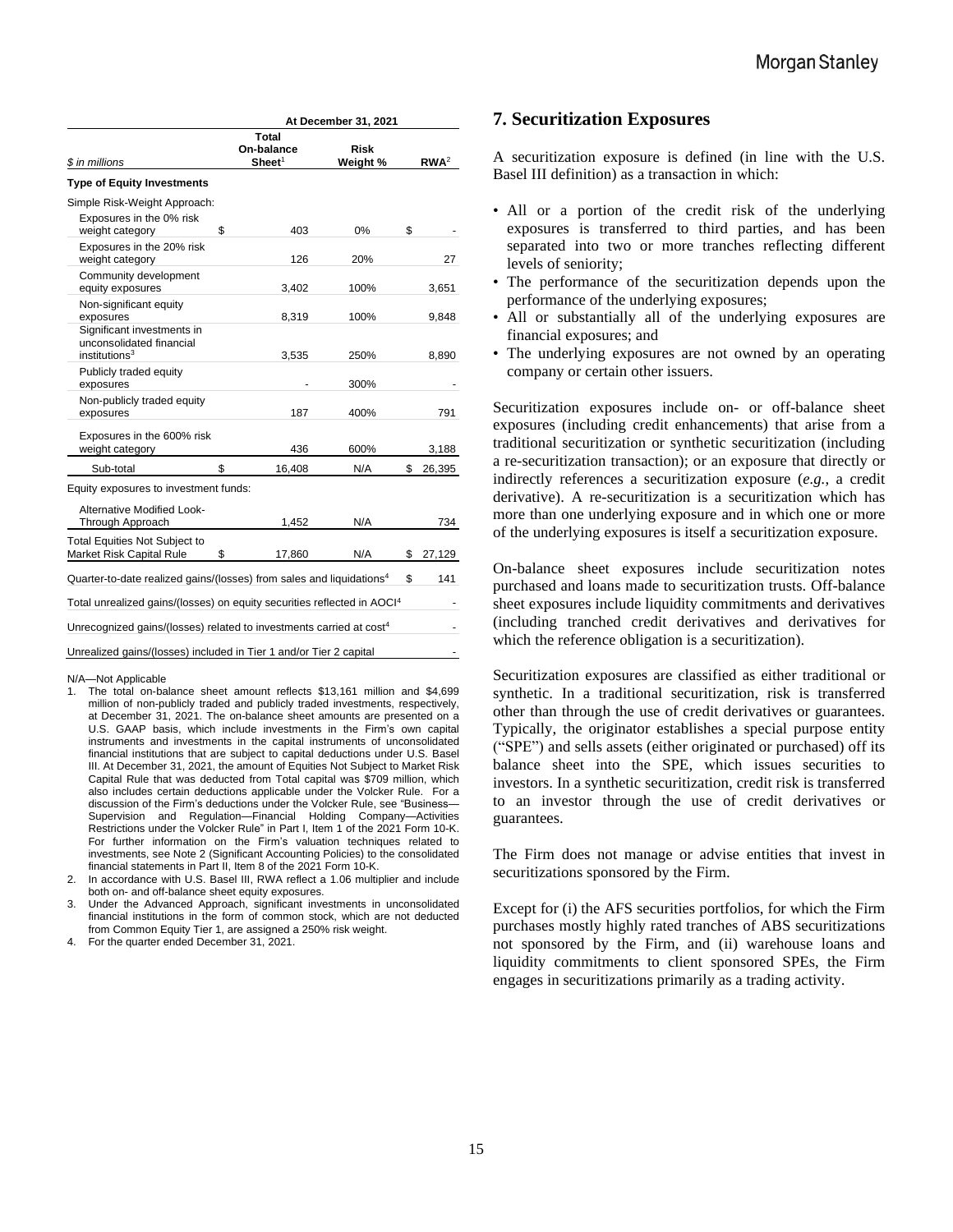The Firm retains securities issued in some of the securitization transactions it sponsors, and it purchases securities issued in securitization transactions sponsored by others as part of its trading inventory. These interests are included in the consolidated balance sheets at fair value with mark-to-market changes reported in net income.

For further information on securitization transactions in which the Firm holds any exposure in either the banking book or the trading book, see Note 16 (Variable Interest Entities and Securitization Activities) to the consolidated financial statements in Part II, Item 8 of the 2021 Form 10-K.

### **7.1. Accounting and Valuation**

For a discussion of the Firm's accounting and valuation techniques related to securitization, see Note 2 (Significant Accounting Policies), Note 5 (Fair Values) and Note 16 (Variable Interest Entities and Securitization Activities) to the consolidated financial statements in Part II, Item 8 of the 2021 Form 10-K.

## **7.2. Securitization and Resecuritization Exposures in the Banking Book**

The following table presents the total outstanding exposures securitized by the Firm as a sponsor for which the Firm has retained credit or counterparty exposures in the banking book as securitizations at December 31, 2021. This excludes securities held in the Firm's trading book and this table is primarily comprised of transactions in which the Firm transferred assets and entered into a derivative transaction with the securitization SPE. For residential mortgage and commercial mortgage transactions, these derivatives are interest rate and/or currency swaps. Traditional securitization exposures reflect unpaid principal balances of the underlying collateral, and synthetic securitization exposures reflect notional amounts.

|                        | At December 31, 2021                                                                                                          |          |          |      |                  |  |
|------------------------|-------------------------------------------------------------------------------------------------------------------------------|----------|----------|------|------------------|--|
|                        | <b>Traditional</b><br><b>Amounts Sold</b><br>by Third Parties<br>in Transactions<br><b>Amounts Sold</b><br>Sponsored by<br>by |          |          |      |                  |  |
| \$ in millions         |                                                                                                                               | the Firm | the Firm |      | <b>Synthetic</b> |  |
| <b>Exposure type</b>   |                                                                                                                               |          |          |      |                  |  |
| Commercial mortgages   | S                                                                                                                             | - \$     |          | - \$ |                  |  |
| Residential mortgages  |                                                                                                                               | 311      |          |      |                  |  |
| Corporate debt         |                                                                                                                               |          |          |      |                  |  |
| Asset-backed and other |                                                                                                                               |          |          |      |                  |  |
| <b>Total</b>           |                                                                                                                               | 311 \$   |          |      |                  |  |

The following table is presented on a U.S. GAAP basis and reflects a summary of the Firm's securitization activity during 2021, regardless of whether the Firm retained credit or counterparty exposure, including the amount of exposures securitized (by exposure type), and the corresponding recognized gain or loss on sale. This table includes assets transferred by unaffiliated co-depositors into these transactions.

|                        | Year Ended December 31, 2021 |                                       |                                      |                                                                                        |  |  |
|------------------------|------------------------------|---------------------------------------|--------------------------------------|----------------------------------------------------------------------------------------|--|--|
| \$ in millions         |                              | <b>Amounts Sold</b><br>bγ<br>the Firm | Recognized<br>Gain/(Loss)<br>on Sale | <b>Amounts Sold</b><br>by Third Parties<br>in Transactions<br>Sponsored by<br>the Firm |  |  |
| <b>Exposure type</b>   |                              |                                       |                                      |                                                                                        |  |  |
| Commercial mortgages   | S                            | 11,719 \$                             | 74 \$                                | 20,556                                                                                 |  |  |
| Residential mortgages  |                              | 358                                   | 3                                    |                                                                                        |  |  |
| Corporate debt         |                              | 431                                   |                                      |                                                                                        |  |  |
| Asset-backed and other |                              |                                       |                                      |                                                                                        |  |  |
| Total                  |                              | 12,508 \$                             | 77 S                                 | 20,556                                                                                 |  |  |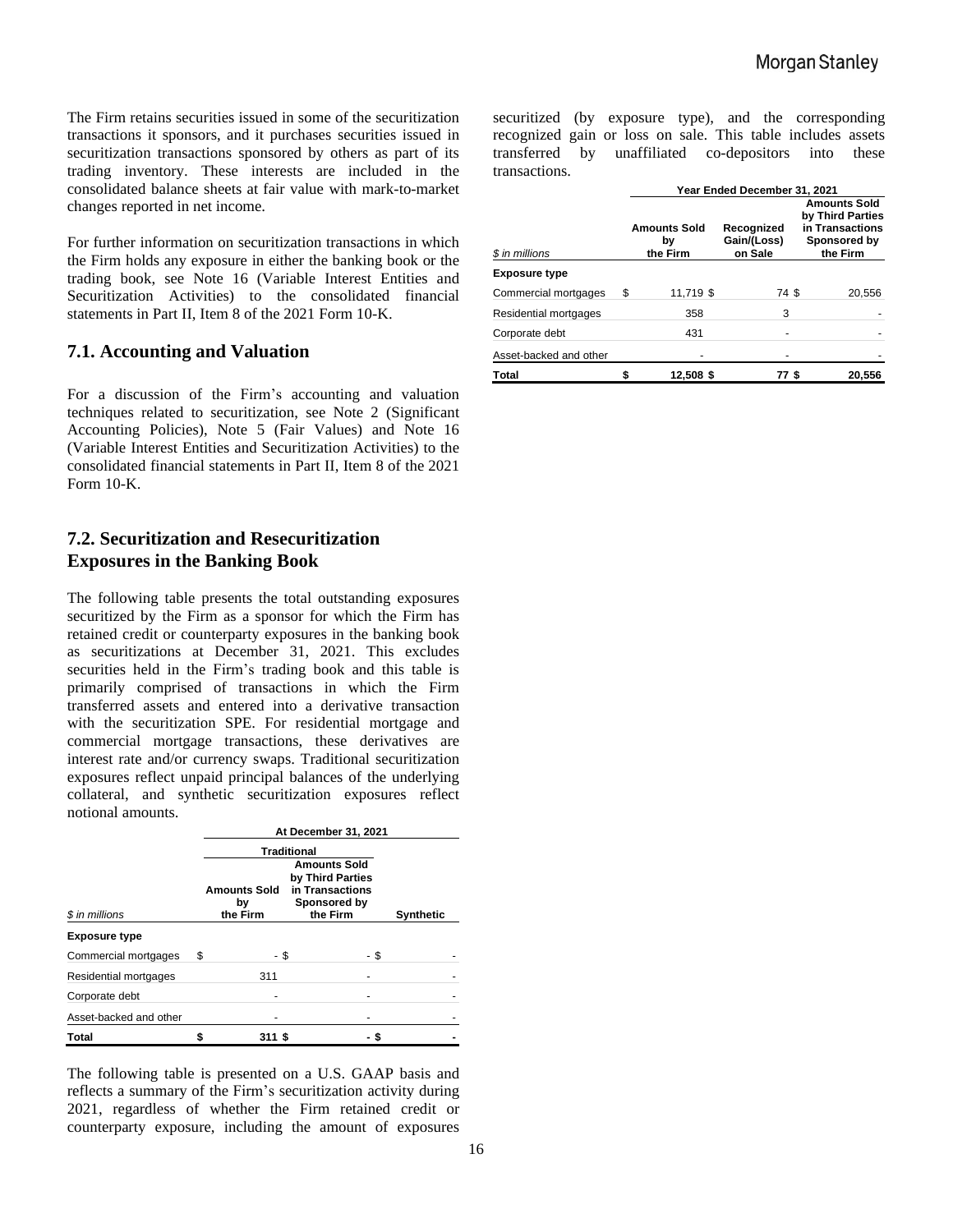The following table is presented on a U.S. GAAP basis and reflects a summary of the Firm's securitization activity during 2021, for those transactions in which the Firm has not retained an interest, including the amount of exposures securitized (by exposure type), and the corresponding recognized gain or loss on sale. This table includes assets transferred by unaffiliated co-depositors into these transactions.

|                        | Year Ended December 31, 2021          |          |                                      |  |                                                                                        |  |
|------------------------|---------------------------------------|----------|--------------------------------------|--|----------------------------------------------------------------------------------------|--|
| \$ in millions         | <b>Amounts Sold</b><br>bγ<br>the Firm |          | Recognized<br>Gain/(Loss)<br>on Sale |  | <b>Amounts Sold</b><br>by Third Parties<br>in Transactions<br>Sponsored by<br>the Firm |  |
| <b>Exposure type</b>   |                                       |          |                                      |  |                                                                                        |  |
| Commercial mortgages   | \$                                    | 7,456 \$ | 33S                                  |  | 14,867                                                                                 |  |
| Residential mortgages  |                                       | 358      | 3                                    |  |                                                                                        |  |
| Corporate debt         |                                       |          |                                      |  |                                                                                        |  |
| Asset-backed and other |                                       |          |                                      |  |                                                                                        |  |
| <b>Total</b>           |                                       | 7,814 \$ | 36 \$                                |  | 14,867                                                                                 |  |

For information on securities held in the Firm's trading book, see "Securitization and Resecuritization Exposures in the Trading Book" in Section 7.3 herein.

During the quarter ended December 31, 2021, the Firm did not recognize any credit losses relating to retained senior or subordinate tranches in the banking book. The Firm did not have any impaired/past due exposures or losses on securitized assets.

In addition, the Firm may enter into derivative contracts, such as interest rate swaps with securitization SPEs. These derivative transactions generally represent senior obligations of the SPEs, senior to the most senior beneficial interest outstanding in the securitized exposures, and are included in the Firm's consolidated balance sheets at fair value.

The following table is presented on a U.S. GAAP basis and reflects the outstanding exposures intended to be securitized:

| \$ in millions         | At December 31, 2021 |
|------------------------|----------------------|
| <b>Exposure type</b>   |                      |
| Commercial mortgages   | \$<br>893            |
| Residential mortgages  |                      |
| Corporate debt         | 107                  |
| Asset-backed and other |                      |
| Total                  | 1.000                |

The following table presents the aggregate EAD amount of the Firm's outstanding on- and off-balance sheet securitization positions by exposure type:

|                                     | At December 31, 2021 |                     |                      |        |  |
|-------------------------------------|----------------------|---------------------|----------------------|--------|--|
| \$ in millions                      |                      | On-balance<br>sheet | Off-balance<br>sheet | Total  |  |
| <b>Exposure type</b>                |                      |                     |                      |        |  |
| Commercial mortgages                | \$                   | 9,992 \$            | $1,120$ \$           | 11,112 |  |
| Residential mortgages               |                      | 2.109               | 284                  | 2,393  |  |
| Corporate debt                      |                      | 4.904               | 2,088                | 6,992  |  |
| Asset-backed and other <sup>1</sup> |                      | 3,621               | 4,824                | 8,445  |  |
| Total                               |                      | 20,626 \$           | 8,316 \$             | 28,942 |  |

1. Amounts primarily reflect student loans, auto receivables, municipal bond liquidity facilities and consumer loan receivables.

The following tables present the aggregate EAD amount of securitization exposures retained or purchased and the associated RWA for these exposures, categorized between securitization and re-securitization exposures. In addition, these exposures are further categorized into risk weight bands and by risk-based capital approaches. The Firm employs the Supervisory Formula Approach and the Simplified Supervisory Formula Approach to calculate counterparty credit capital for securitization exposures in the Firm's banking book. The Supervisory Formula Approach uses internal models to calculate the risk weights for securitization exposures. The Simplified Supervisory Formula Approach is a simplified version of the Supervisory Formula Approach under which the risk weights for securitization exposures are determined using supervisory risk weights and other inputs. In those cases where the Firm does not apply either of the Supervisory Formula Approach or the Simplified Supervisory Formula Approach, then the securitization exposures will be assigned to the 1,250% risk weight category.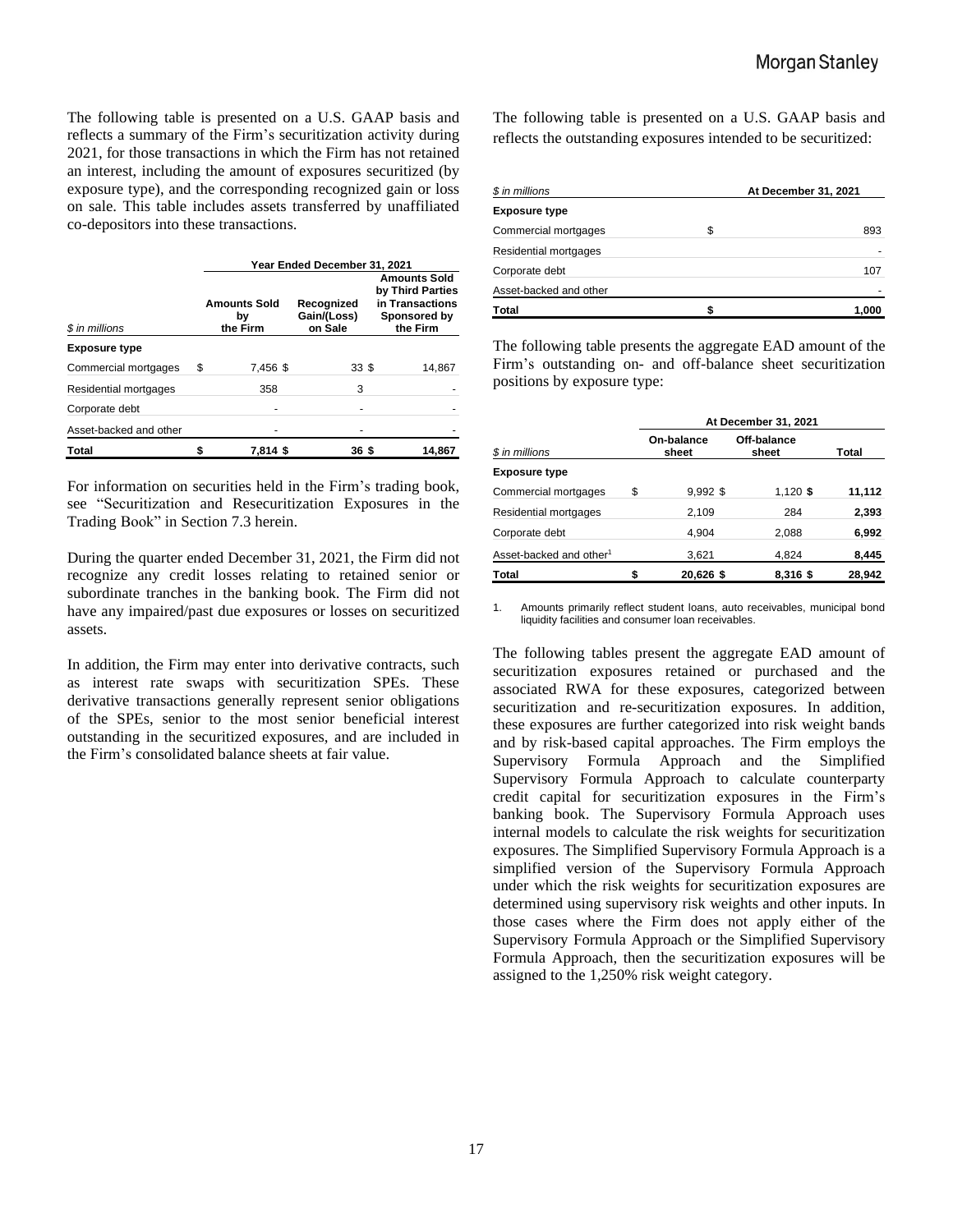|                          |             | At December 31, 2021                   |                                                         |            |                                   |            |  |  |
|--------------------------|-------------|----------------------------------------|---------------------------------------------------------|------------|-----------------------------------|------------|--|--|
|                          |             | <b>Securitizations</b>                 |                                                         |            |                                   |            |  |  |
|                          |             | <b>Supervisory</b><br>Formula Approach | Simplified<br><b>Supervisory</b><br>Formula<br>Approach |            | 1,250% Risk<br>Weight<br>Category |            |  |  |
| \$ in millions           | EAD         | <b>RWA</b>                             | EAD                                                     | <b>RWA</b> | EAD                               | <b>RWA</b> |  |  |
| <b>Risk Weight</b>       |             |                                        |                                                         |            |                                   |            |  |  |
| 0% to $\epsilon$ =20%    | \$13,422 \$ | $2.845$ \$                             | 11.010 \$                                               | 2,397 \$   | - \$                              |            |  |  |
| $>20\%$ to $\leq 100\%$  | 1.449       | 473                                    | 2,589                                                   | 1,518      |                                   |            |  |  |
| $>100\%$ to $\leq 500\%$ | 99          | 143                                    | 730                                                     | 1,763      |                                   |            |  |  |
| >500% to <1250%          |             |                                        | 5                                                       | 61         |                                   |            |  |  |
| 1,250%                   |             |                                        | 22                                                      | 286        |                                   | 1          |  |  |
| Total                    | \$14.970\$  | 3.461 \$                               | 14.356 \$                                               | $6.025$ \$ | \$                                | 1          |  |  |

|                          |    | At December 31, 2021 |                                                                                                      |                           |            |            |                                   |  |
|--------------------------|----|----------------------|------------------------------------------------------------------------------------------------------|---------------------------|------------|------------|-----------------------------------|--|
|                          |    |                      |                                                                                                      | <b>Re-securitizations</b> |            |            |                                   |  |
|                          |    |                      | Simplified<br><b>Supervisory</b><br><b>Supervisory</b><br>Formula<br>Formula<br>Approach<br>Approach |                           |            |            | 1,250% Risk<br>Weight<br>Category |  |
| \$ in millions           |    | <b>EAD</b>           | <b>RWA</b>                                                                                           | <b>EAD</b>                | <b>RWA</b> | <b>EAD</b> | <b>RWA</b>                        |  |
| <b>Risk Weight</b>       |    |                      |                                                                                                      |                           |            |            |                                   |  |
| 0% to $\epsilon$ =20%    | \$ | - \$                 | - \$                                                                                                 | 15                        | - \$       | - \$       |                                   |  |
| $>20\%$ to $\leq 100\%$  |    |                      |                                                                                                      |                           |            |            |                                   |  |
| $>100\%$ to $\leq 500\%$ |    |                      |                                                                                                      |                           | 1          |            |                                   |  |
| >500% to <1250%          |    |                      |                                                                                                      | 1                         | 19         |            |                                   |  |
| 1250%                    |    |                      |                                                                                                      |                           |            |            | 2                                 |  |
| Total                    | S  | S                    |                                                                                                      | 2\$                       | 20 S       | S          | 2                                 |  |

At December 31, 2021, the amount of exposures that was deducted from Tier 1 common capital, representing the aftertax gain on sale resulting from securitization was \$36 million.

The following table presents the aggregate EAD amount of resecuritization exposures retained or purchased, categorized according to exposures to which credit risk mitigation is applied and those not applied.

| \$ in millions                                                               | At December 31,<br>2021 |   |  |
|------------------------------------------------------------------------------|-------------------------|---|--|
| <b>Re-securitization exposures:</b>                                          |                         |   |  |
| Re-securitization exposure to which credit risk mitigation is<br>applied     | \$                      |   |  |
| Re-securitization exposure to which credit risk mitigation is<br>not applied |                         | 3 |  |
| Total re-securitization exposures retained or purchased \$                   |                         |   |  |
| Total re-securitization exposure to quarantors                               | S                       |   |  |
| Total re-securitization exposure not to quarantors                           |                         |   |  |
| Total re-securitization exposures retained or purchased \$                   |                         |   |  |

The credit risk of the Firm's securitizations and resecuritizations is controlled by actively monitoring and managing the associated credit exposures. The Firm evaluates collateral quality, credit subordination levels and structural characteristics of securitization transactions at inception and on an ongoing basis, and manages exposures against internal concentration limits.

## **7.3. Securitization and Resecuritization Exposures in the Trading Book**

The Firm also engages in securitization activities related to commercial and residential mortgage loans, corporate bonds and loans, municipal bonds and other types of financial instruments. The Firm records such activities in the trading book.

The following table presents the Net Market Value of the Firm's aggregate on- and off-balance sheet securitization positions by exposure type, inclusive of hedges, in the trading book:

|                                        | At December 31, 2021          |       |  |  |
|----------------------------------------|-------------------------------|-------|--|--|
| \$ in millions                         | Net Market Value <sup>1</sup> |       |  |  |
| <b>Exposures</b>                       |                               |       |  |  |
| Commercial mortgages                   | \$                            | 804   |  |  |
| Residential mortgages                  |                               | 860   |  |  |
| Corporate debt <sup>2</sup>            |                               | 379   |  |  |
| Asset-backed securitizations and other |                               | 184   |  |  |
| Total                                  |                               | 2,227 |  |  |

1. Net Market Value represents the fair value for cash instruments and the replacement value for derivative instruments.

2. Amount includes correlation trading positions that are not eligible for Comprehensive Risk Measure ("CRM") surcharge. For more information on CRM, see "Comprehensive Risk Measure" in Section 9.1 included herein.

The Firm closely monitors the price, basis and liquidity risk in the covered securitization and resecuritization positions that are held in the trading book. Each position falls into at least one or more trading limits that have been set to limit the aggregate, concentration and basis risk in the portfolio to acceptable levels. Holdings are monitored against these limits on a daily basis.

The inherent market risk of these positions are captured in various risk measurement models including Regulatory VaR, Regulatory stressed VaR and stress loss scenarios which are calculated and reviewed on a daily basis. Further, the Firm regularly performs additional analysis to comprehend various risks in its securitization and resecuritization portfolio, and changes in these risks. Analysis is performed in accordance with U.S. Basel III to understand structural features of the portfolio and the performance of underlying collateral.

The Firm calculates the standard specific risk regulatory capital for securitization and resecuritization positions under the Simplified Supervisory Formula Approach. Under this approach, a risk weight assigned to each position is calculated based on a prescribed regulatory methodology. The resulting capital charge represents the higher of the total net long or net short capital charge calculated after applicable netting.

In addition, the Firm uses a variety of hedging strategies to mitigate credit spread and default risk for the securitization and resecuritization positions. Hedging decisions are based on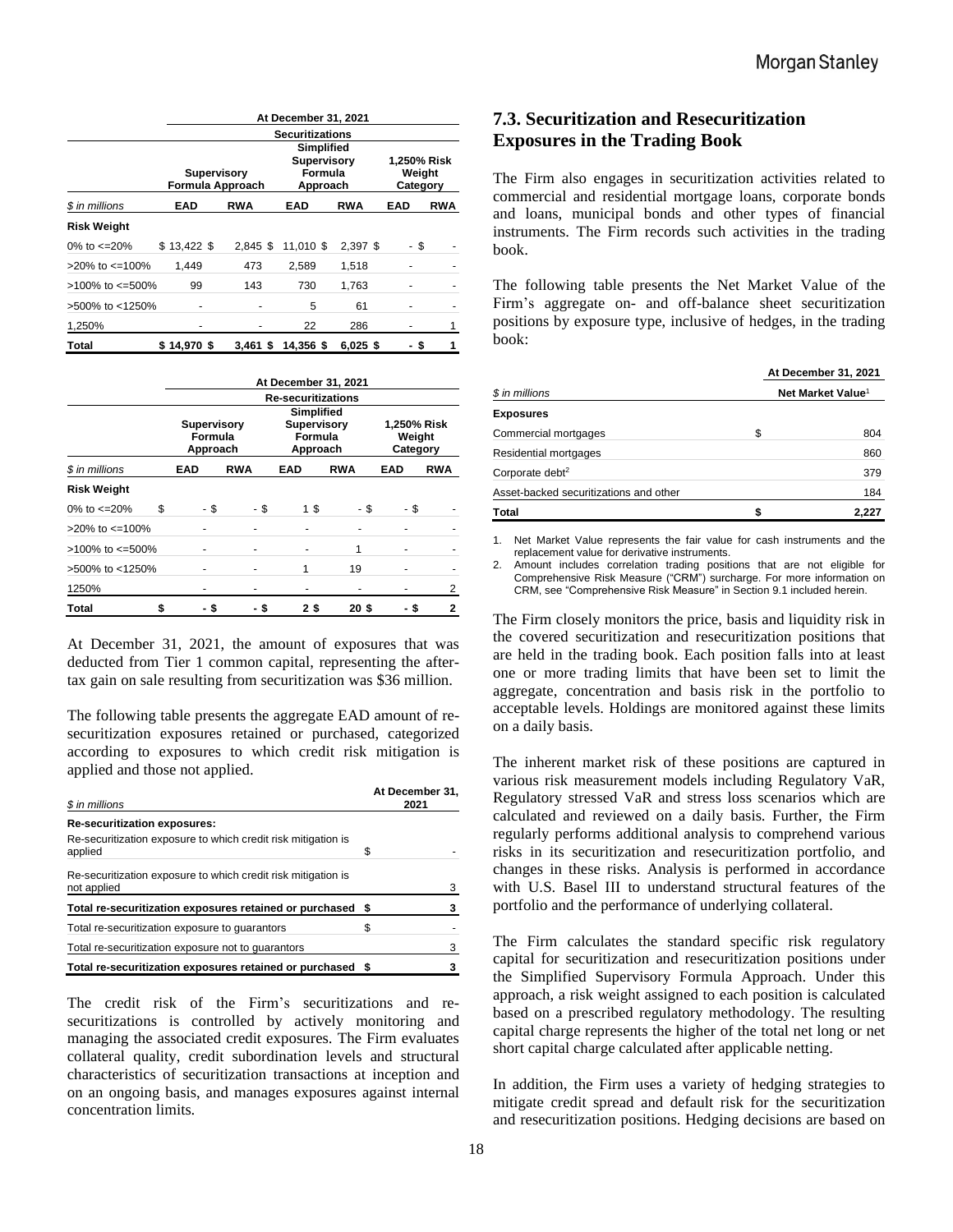market conditions, and are evaluated within the Firm's risk governance structure.

#### **8. Interest Rate Risk Sensitivity Analysis**

The Firm believes that the net interest income sensitivity analysis is an appropriate representation of the Firm's U.S. Bank Subsidiaries' interest rate risk for non-trading activities. For information on the interest rate risk sensitivity analysis, see "Quantitative and Qualitative Disclosures about Risk— Market Risk—Non-Trading Risks—U.S. Bank Subsidiaries' Net Interest Income Sensitivity Analysis" in the 2021 Form 10-K.

#### **9. Market Risk**

Market risk refers to the risk that a change in the level of one or more market prices, rates, indices, implied volatilities (the price volatility of the underlying instrument imputed from option prices), correlations or other market factors, such as market liquidity, will result in losses for a position or portfolio. Generally, the Firm incurs market risk as a result of trading, investing and client facilitation activities, principally within its Institutional Securities business segment where the substantial majority of the Firm's market risk capital is required. In addition, the Firm incurs trading-related market risk within its Wealth Management business segment. The Firm's Investment Management business segment incurs principally non-trading market risk primarily from investments in real estate funds and private equity vehicles. For a further discussion of the Firm's market risk and market risk management framework, see "Quantitative and Qualitative Disclosures about Risk—Risk Management— Market Risk" and "Quantitative and Qualitative Disclosures about Risk—Risk Management—Country Risk" in Part II, Item 7A of the 2021 Form 10-K

The following table presents the Firm's measure for market risk and market risk RWA in accordance with the Advanced Approach, categorized by component type. RWA for market risk are computed using either regulator-approved internal models or standardized methods that involve applying riskweighting factors prescribed by regulators. Pursuant to U.S. Basel III, multiplying the measure for market risk by 12.5 results in market risk RWA.

|                                                           | At December 31, 2021 |                                          |                  |  |  |  |
|-----------------------------------------------------------|----------------------|------------------------------------------|------------------|--|--|--|
| \$ in millions                                            |                      | <b>Measure for</b><br><b>Market Risk</b> | RWA <sup>1</sup> |  |  |  |
| Components of measure for market risk and market risk RWA |                      |                                          |                  |  |  |  |
| Regulatory VaR <sup>2</sup>                               | \$                   | 529 \$                                   | 6,607            |  |  |  |
| Regulatory stressed VaR <sup>3</sup>                      |                      | 1.149                                    | 14,363           |  |  |  |
| Incremental risk charge <sup>3</sup>                      |                      | 610                                      | 7,620            |  |  |  |
| Comprehensive risk measure <sup>3, 4</sup>                |                      | 88                                       | 1,101            |  |  |  |
| Specific risk:                                            |                      |                                          |                  |  |  |  |
| Non-securitizations <sup>5</sup>                          |                      | 1,262                                    | 15,773           |  |  |  |
| Securitizations <sup>6</sup>                              |                      | 796                                      | 9,955            |  |  |  |
| <b>Total market risk</b>                                  | \$                   | $4.434$ \$                               | 55,419           |  |  |  |

1. For information on the Firm's market risk RWA roll-forward from December 31, 2020 to December 31, 2021, see "MD&A—Liquidity and Capital Resources—Regulatory Requirements—Regulatory Capital Requirements" in the 2021 Form 10-K.

2. Per regulatory requirements, the daily average of the previous 60 business days from the period-end date is utilized in the regulatory capital calculation.

3. Per regulatory requirements, the weekly average of the previous 12 weeks from the period-end date is utilized in the regulatory capital calculation.

4. Amount represents the greater of the modeled component and the 8% surcharge computed under the Standardized approach. As of the most recent reporting date, RWA from the CRM modeled charge was \$1,101 million and the surcharge was \$668 million. For more information on CRM, see "Comprehensive Risk Measure" in Section 9.1 included herein.

5. Non-securitization specific risk charges calculated using regulatoryprescribed risk-weighting factors for certain debt and equity positions. The prescribed risk-weighting factors are generally based on, among other things, the Organization for Economic Cooperation and Development's country risk classifications for the relevant home country (in the case of public sector and depository institution debt positions), the remaining contractual maturity and internal assessments of creditworthiness. Additionally, amounts include a De Minimis RWA for positions not captured in the VaR model.

6. For information on market risk related to securitizations, see Section 7.3 "Securitization and Resecuritization Exposures in the Trading Book" included herein.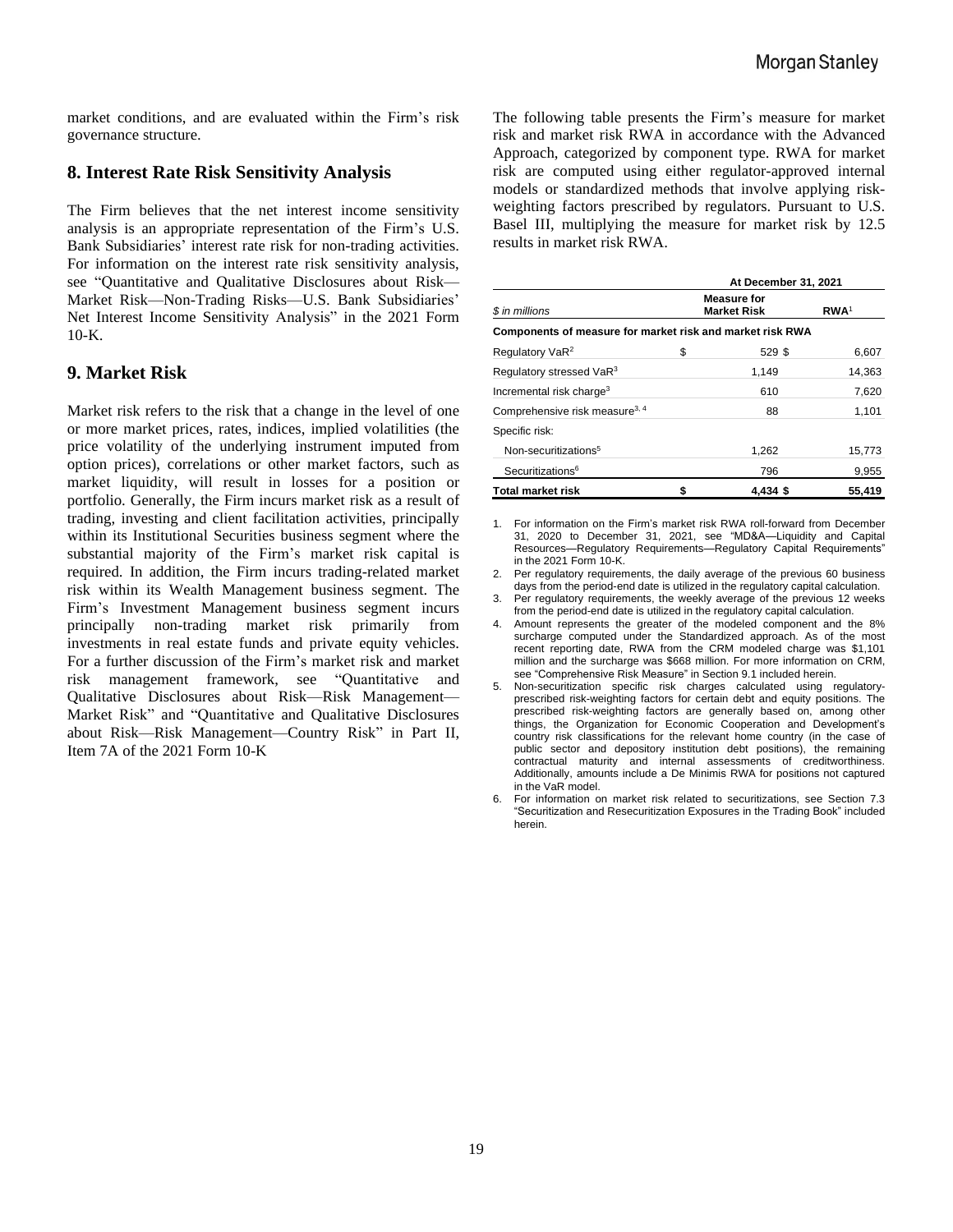## **9.1. Model Methodology, Assumptions and Exposure Measures**

#### **Regulatory VaR**

The Firm estimates VaR using an internal model based on historical simulation for general market risk factors and Monte Carlo simulation for name-specific risk in bonds, loans and related derivatives. The model constructs a distribution of hypothetical daily changes in the value of trading portfolios based on the following: historical observation of daily changes in key market indices or other market risk factors; and information on the sensitivity of the portfolio values to these market risk factor changes. The Firm's VaR model uses one year of historical data.

The Firm utilizes the same VaR model for risk management purposes as well as regulatory capital calculations. The portfolio of positions used for the Firm's VaR for risk management purposes ("Management VaR") differs from that used for regulatory capital requirements ("Regulatory VaR"), as it contains certain positions that are excluded from Regulatory VaR. Examples include counterparty CVAs and loans that are carried at fair value and associated hedges.

For regulatory capital purposes, Regulatory VaR is computed at a 99% level of confidence over a 10-day time horizon. The Firm's Management VaR is computed at a 95% level of confidence over a one-day time horizon, which is a useful indicator of possible trading losses resulting from adverse daily market moves. For more information about the Firm's Management VaR model, related statistics and limit monitoring process, see "Quantitative and Qualitative Disclosures about Risk—Market Risk" in Part II, Item 7A of the 2021 Form 10-K.

The following table presents the period-end, daily average, and high and low Regulatory VaR by risk category for a 10 day holding period for the quarter ended December 31, 2021. Additionally, the daily average Regulatory VaR for a one-day holding period is shown for comparison. The metrics below are calculated over the calendar quarter and therefore may not coincide with the period applied in the regulatory capital calculations.

|                                                  |                              | 99% Regulatory VaR<br>Quarter Ended December 31, 2021 |                       |                               |        |     |  |  |
|--------------------------------------------------|------------------------------|-------------------------------------------------------|-----------------------|-------------------------------|--------|-----|--|--|
|                                                  | One-Day<br>Holding<br>Period |                                                       | 10-Day Holding Period |                               |        |     |  |  |
| \$ in millions                                   |                              | Daily<br>Average <sup>1</sup>                         | Period<br>End         | Daily<br>Average <sup>1</sup> | High   | Low |  |  |
| Interest rate                                    | \$                           | 33 <sup>5</sup>                                       | 88\$                  | 104 \$                        | 176 \$ | 84  |  |  |
| Credit spread                                    |                              | 25                                                    | 78                    | 80                            | 98     | 68  |  |  |
| Equity price                                     |                              | 36                                                    | 86                    | 112                           | 160    | 86  |  |  |
| Foreign exchange rate                            |                              | 11                                                    | 31                    | 34                            | 52     | 24  |  |  |
| Commodity price                                  |                              | 25                                                    | 69                    | 78                            | 121    | 58  |  |  |
| Less: Diversification<br>benefit <sup>2, 3</sup> |                              | (72)                                                  | (201)                 | (226)                         | N/A    | N/A |  |  |
| Total Regulatory VaR \$                          |                              | 58\$                                                  | 151 \$                | 182 \$                        | 264 \$ | 148 |  |  |

N/A–Not Applicable

1. The daily average shown is calculated over the entire quarter. Per regulatory requirements, the daily average of the previous 60 business days from the period-end date is utilized in the regulatory capital calculation.

2. Diversification benefit equals the difference between the total Regulatory VaR and the sum of the component VaRs. This benefit arises because the simulated one-day losses for each of the components occur on different days; similar diversification benefits also are taken into account within each component.

The high and low VaR values for the total Regulatory VaR and each of the component VaRs might have occurred on different days during the quarter, and therefore the diversification benefit is not an applicable measure.

#### **Regulatory Stressed VaR**

Regulatory stressed VaR is calculated using the same methodology and portfolio composition as Regulatory VaR. However, Regulatory stressed VaR is based on a continuous one-year historical period of significant market stress, appropriate to the Firm's portfolio. The Firm's selection of the one-year stressed window is evaluated on an ongoing basis.

The following table presents the period-end, weekly average, and high and low Regulatory stressed VaR for a 10-day holding period for the quarter ended December 31, 2021. Additionally, the weekly average Regulatory stressed VaR for a one-day holding period is shown for comparison. The metrics below are calculated over the calendar quarter and therefore may not coincide with the period applied in the regulatory capital calculations.

|                                         | 99% Regulatory Stressed VaR<br>Quarter Ended December 31, 2021 |                                |                       |  |                                |       |     |  |  |
|-----------------------------------------|----------------------------------------------------------------|--------------------------------|-----------------------|--|--------------------------------|-------|-----|--|--|
|                                         | One-Day<br><b>Holding</b><br>Period                            |                                | 10-Day Holding Period |  |                                |       |     |  |  |
| \$ in millions                          |                                                                | Weekly<br>Average <sup>1</sup> | Period<br>End         |  | Weekly<br>Average <sup>1</sup> | High  | Low |  |  |
| <b>Total Regulatory</b><br>stressed VaR | \$.                                                            | 127 S                          | 451 \$                |  | 401 \$                         | 635 S | 271 |  |  |

1. The weekly average shown is calculated over the entire quarter. Per regulatory requirements, the weekly average of the previous 12 weeks from the period-end date is utilized in the regulatory capital calculation.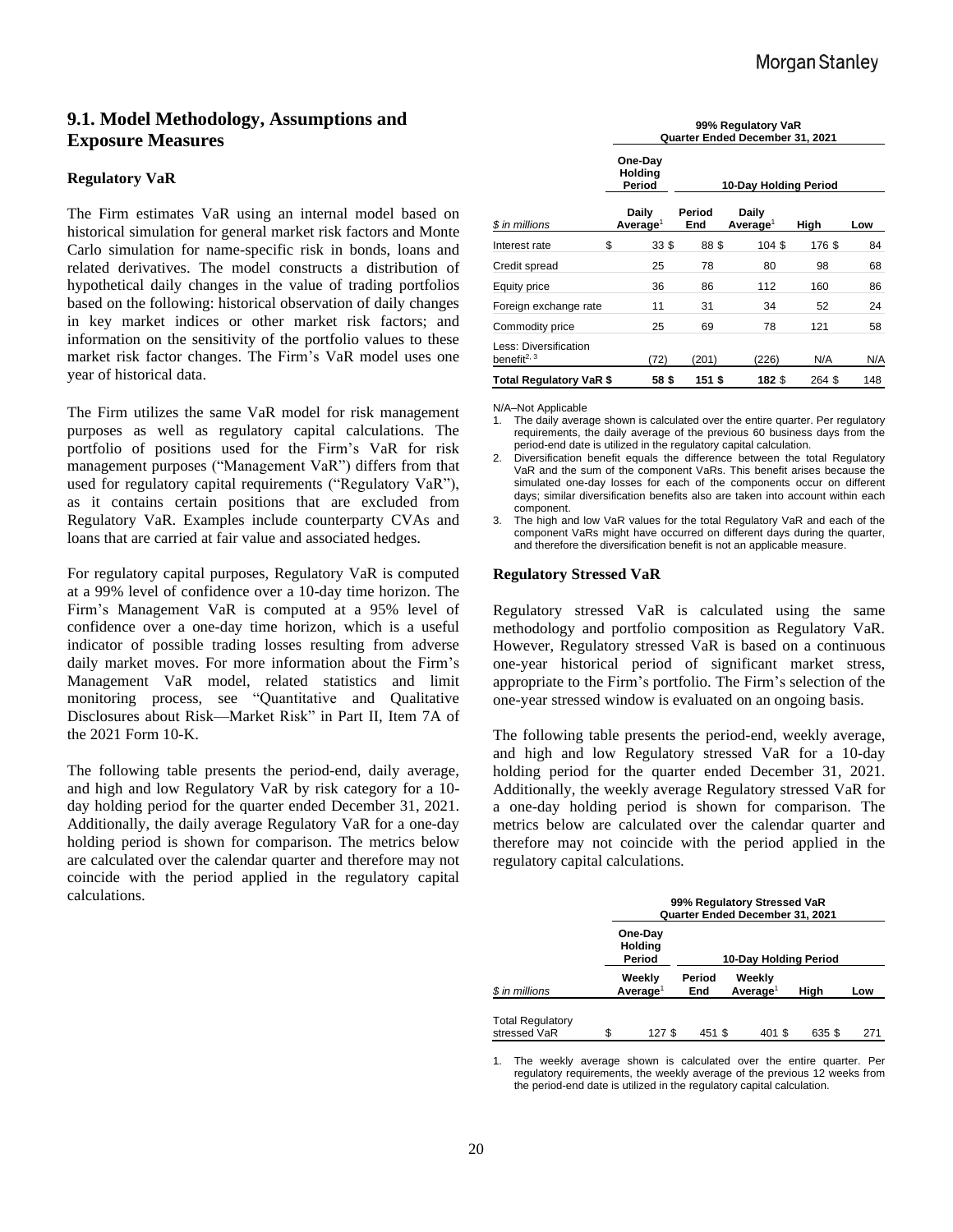#### **Incremental Risk Charge**

The Incremental Risk Charge ("IRC") is an estimate of default and migration risk of unsecuritized credit products in the trading book. The IRC also captures recovery risk, and assumes that average recoveries are lower when default rates are higher. A Monte Carlo simulation-based model is used to calculate the IRC at a 99.9% level of confidence over a oneyear time horizon. A constant level of risk assumption is imposed which ensures that all positions in the IRC portfolio are evaluated over the full one-year time horizon.

The IRC model differentiates the underlying traded instruments by liquidity horizons, with the minimum liquidity horizon set to 3 months. Lower rated issuers receive longer liquidity horizons of between 6 and 12 months. In addition to the ratings-based liquidity horizon, the Firm also applies liquidity horizon penalties to positions that are deemed concentrated.

The following table presents the period-end, weekly average, and high and low IRC for the quarter ended December 31, 2021. The metrics below are calculated over the calendar quarter and therefore may not coincide with the period applied in the regulatory capital calculations.

|                                      | Quarter Ended December 31, 2021 |               |                                |       |     |  |
|--------------------------------------|---------------------------------|---------------|--------------------------------|-------|-----|--|
| \$ in millions                       |                                 | Period<br>End | Weekly<br>Average <sup>1</sup> | Hiah  | Low |  |
| <b>Total Incremental Risk Charge</b> |                                 | 548 \$        | 621 \$                         | 869\$ | 434 |  |

1. The weekly average shown is calculated over the entire quarter. Per regulatory requirements, the weekly average of the previous 12 weeks from the period-end date is utilized in the regulatory capital calculation.

#### **Comprehensive Risk Measure**

CRM is an estimate of risk in the correlation trading portfolio, taking into account credit spread, correlation, basis, recovery and default risks. A Monte Carlo simulation-based model is used to calculate the CRM at a 99.9% level of confidence over a one-year time horizon, applying the constant level of risk assumption.

All positions in the CRM portfolio are given a liquidity horizon of 6 months.

Positions eligible for CRM are also subject to an 8% capital surcharge, which is reflected in "Comprehensive risk measure" in the "Components of measure for market risk and market risk RWA" table in Section 9 herein.

#### *Correlation Trading Positions*

A correlation trading position is a securitization position for which all or substantially all of the value of the underlying exposure is based on the credit quality of a single company for which a two-way market exists, or on commonly traded indices based on such exposures for which a two-way market exists on the indices. Hedges of correlation trading positions are also considered correlation trading positions. For the quarter ended December 31, 2021, the Firm's aggregate CRM eligible correlation trading positions had a Net Market Value of \$507 million, which is comprised of net long market values of \$261 million and net short market values of \$246 million. The net long and net short market values are inclusive of netting permitted under U.S. Basel III.

The following table presents the period-end, weekly average, and high and low CRM for the quarter ended December 31, 2021. The metrics below are calculated over the calendar quarter and therefore may not coincide with the period applied in the regulatory capital calculations.

|                                         | Quarter Ended December 31, 2021 |       |                      |       |     |  |  |  |
|-----------------------------------------|---------------------------------|-------|----------------------|-------|-----|--|--|--|
| \$ in millions                          | Period<br>Weekly<br>End         |       | Average <sup>1</sup> | High  | Low |  |  |  |
| Comprehensive Risk Measure<br>Modeled   | \$                              | 65 \$ | 87 S                 | 100 S | 65  |  |  |  |
| Comprehensive Risk Measure<br>Surcharge |                                 | 43    | 53                   | 62    | 43  |  |  |  |

1. The weekly average shown is calculated over the entire quarter. Per regulatory requirements, the weekly average of the previous 12 weeks from the period-end date is utilized in the regulatory capital calculation.

#### **9.2. Model Limitations**

The Firm uses VaR and Stressed VaR as components in a range of risk management tools. Among their benefits, VaR models permit estimation of a portfolio's aggregate market risk exposure, incorporating a range of varied market risks and portfolio assets. However, VaR has various limitations, which include, but are not limited to: use of historical changes in market risk factors, which may not be accurate predictors of future market conditions, and may not fully incorporate the risk of extreme market events that are outsized relative to observed historical market behavior or reflect the historical distribution of results beyond the 99% confidence interval; and reporting of losses over a defined time horizon, which does not reflect the risk of positions that cannot be liquidated or hedged over that defined horizon.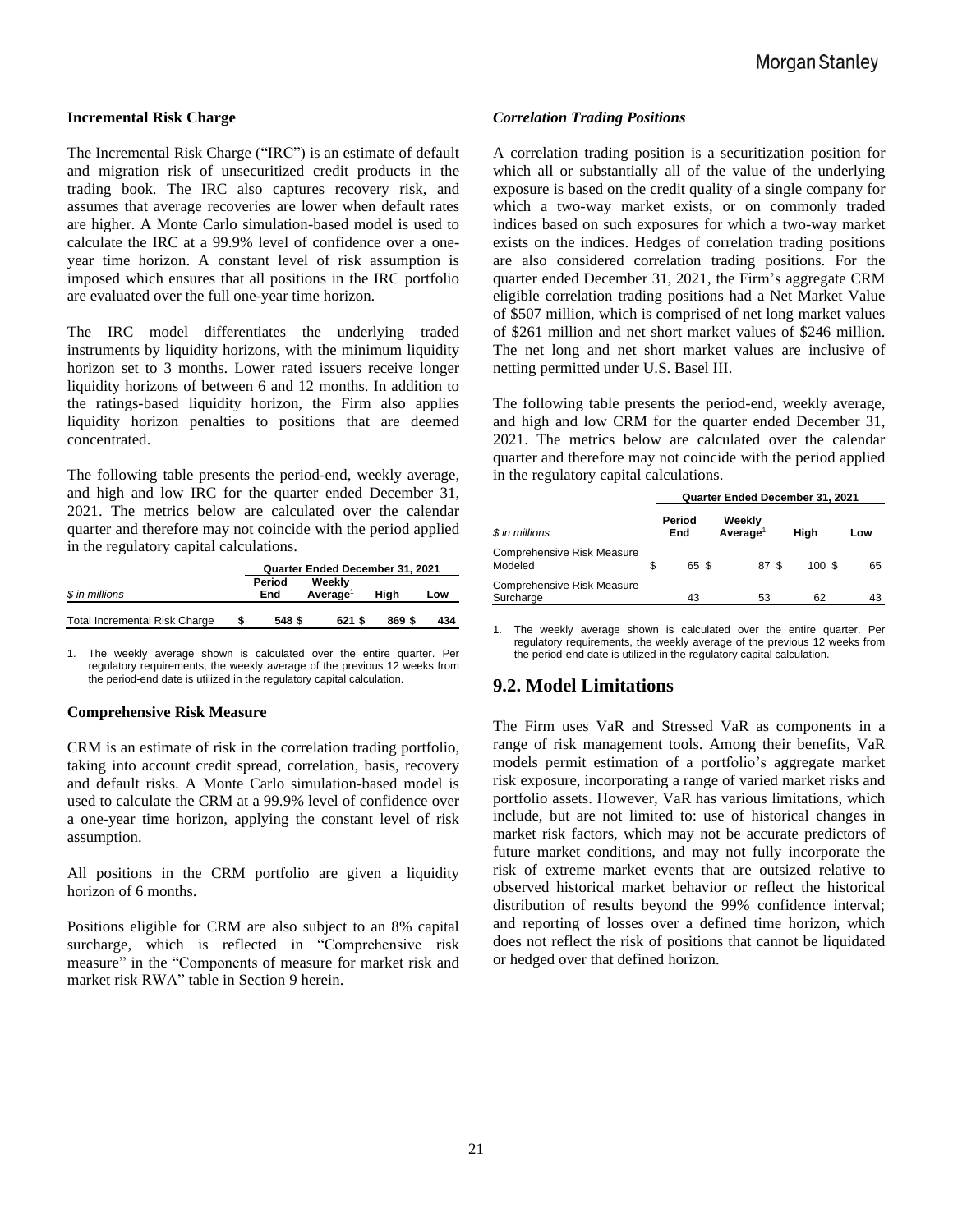The Firm also uses IRC and CRM models to measure default and migration risk of credit spread and correlation trading positions in the trading book. Among their benefits, these models permit estimation of a portfolio's aggregate exposure to default and migration risk, incorporating a range of market risk factors in a period of financial stress. However, the IRC and CRM models have various limitations, which include, but are not limited to: use of historical default rates, credit spread movements, correlation and recovery rates, which may not be accurate predictors of future credit environments, and may not fully incorporate the risk of extreme credit events that are outsized relative to observed historical behavior or reflect the historical distribution of results beyond the 99.9% confidence interval.

Regulatory VaR, Regulatory stressed VaR, IRC and CRM numbers are not readily comparable across firms because of differences in the firms' portfolios, modeling assumptions and methodologies. In IRC and CRM, those differences may be particularly pronounced because of the long risk horizon measured by these models as well as the difficulty in performing backtesting. These differences can result in materially different numbers across firms for similar portfolios. As a result, the model-based numbers tend to be more useful when interpreted as indicators of trends in a firm's risk profile rather than as an absolute measure of risk to be compared across firms.

## **9.3. Model Validation**

The Firm validates its Regulatory VaR model, Regulatory stressed VaR model, IRC model and CRM model on an ongoing basis. The Firm's model validation process is independent of the internal models' development, implementation and operation. The validation process includes, among other things, an evaluation of the conceptual soundness of the internal models.

The Firm's Regulatory VaR model, Regulatory stressed VaR model, IRC model and CRM model have all been approved for use by the Firm's regulators.

## **9.4. Regulatory VaR Backtesting**

To evaluate the reasonableness of the Firm's VaR model as a measure of the Firm's potential volatility of net revenue, the Firm regularly conducts a comparison of its 99%/one-day VaR-based estimates with hypothetical buy-and-hold trading revenue ("backtesting"). The hypothetical buy-and-hold gains or losses are defined in the U.S. Basel III as profits or losses on covered positions, as defined in Section 9.5 below, excluding fees, commissions, reserves, net interest income and intraday trading. The buy-and-hold gains or losses utilized for Regulatory VaR backtesting differs from the daily net trading revenue as disclosed in "Quantitative and Qualitative Disclosures about Risk—Market Risk" in Part II, Item 7A of the 2021 Form 10-K. During the quarter ended December 31, 2021, the Firm had two Regulatory VaR backtesting exceptions, representing the number of days where trading losses exceeded the 99%/one-day VaR estimates.

## **9.5. Covered Positions**

During the quarter ended December 31, 2021, the Firm had exposures to a wide range of interest rates, credit spreads, equity prices, foreign exchange rates and commodity prices and the associated implied volatilities and spreads—related to the global markets in which it conducts its trading activities. For more information about such exposures, see "Quantitative and Qualitative Disclosures about Risk—Risk Management— Market Risk—Trading Risks" in Part II, Item 7A of the 2021 Form 10-K.

Under U.S. Basel III, covered positions include trading assets or liabilities held by the Firm for the purpose of short-term resale or with the intent of benefiting from actual or expected price movements related to its market-making activities, as well as, foreign exchange and commodity exposure of certain banking book positions. CVA is not a covered position under U.S. Basel III and as a result, hedges to the non-covered CVA are themselves not eligible to be covered positions. However, any foreign exchange or commodity exposure of CVA hedges is a covered position.

The Firm manages its covered positions by employing a variety of risk mitigation strategies. These strategies include diversification of risk exposures and hedging. Hedging activities consist of the purchase or sale of positions in related securities and financial instruments, including a variety of derivative products (*e.g.*, futures, forwards, swaps and options). Hedging activities may not always provide effective mitigation against trading losses due to differences in the terms, specific characteristics or other basis risks that may exist between the hedge instrument and the risk exposure that is being hedged. The Firm manages the market risk associated with its trading activities on a Firm-wide basis, on a worldwide trading division level and on an individual product basis. The Firm manages and monitors its market risk exposures in such a way as to maintain a portfolio that the Firm believes is well-diversified in the aggregate with respect to market risk factors and that reflects the Firm's aggregate risk tolerance as established by the Firm's senior management.

#### *Valuation Policies, Procedures, and Methodologies for Covered Positions*

For more information on the Firm's valuation policies, procedures, and methodologies for covered positions (trading assets and trading liabilities), see Note 2 (Significant Accounting Policies) and Note 5 (Fair Values) to the consolidated financial statements in Part II, Item 8 of the 2021 Form 10-K.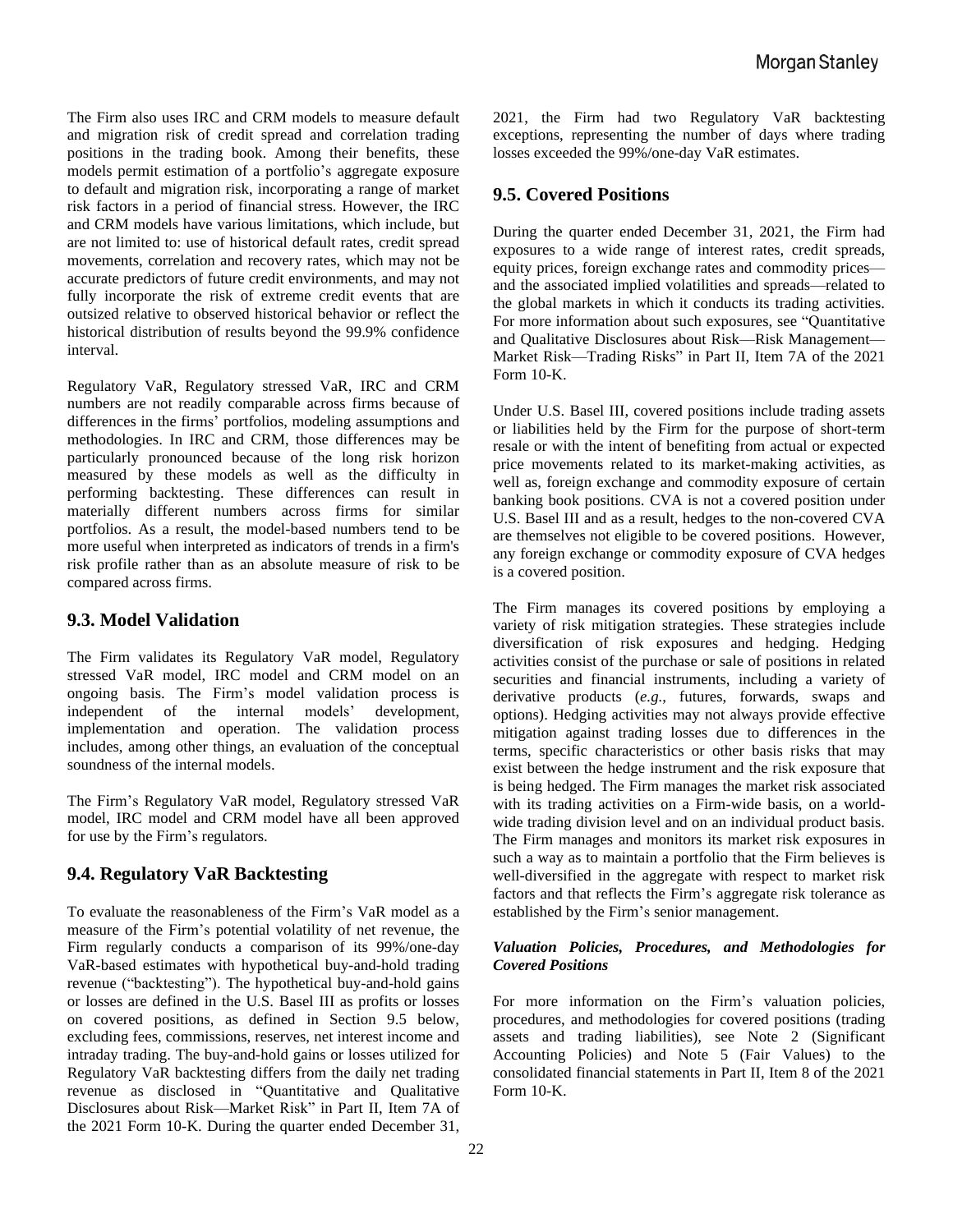## **9.6. Stress Testing of Covered Positions**

The Firm stress tests the market risk of its covered positions at a frequency appropriate to each portfolio and in no case less frequently than quarterly. The stress tests take into account concentration risk, illiquidity under stressed market conditions and other risks arising from the Firm's trading activities.

In addition, the Firm utilizes a proprietary economic stress testing methodology that comprehensively measures the Firm's market and credit risk. The methodology simulates many stress scenarios based on more than 25 years of historical data and attempts to capture the different liquidities of various types of general and specific risks. Event and default risks for relevant credit portfolios are also captured.

Furthermore, as part of the Federal Reserve's annual Comprehensive Capital Analysis and Review, commonly referred to as "CCAR," the Firm is required to perform annual capital stress testing under scenarios prescribed by the Federal Reserve. The stress testing results are submitted to the Federal Reserve and a summary of the results under the severely adverse economic scenario is publicly disclosed. For more information on the Firm's capital plans and stress tests, see "MD&A—Liquidity and Capital Resources—Regulatory Requirements" in Part II, Item 7 of the 2021 Form 10-K.

## **10. Operational Risk**

As defined by U.S. Basel III, operational risk is the risk of loss resulting from inadequate or failed internal processes, people, and systems or from external events (including legal risk but excluding strategic and reputational risk). The Firm may incur operational risk across the full scope of its business activities, including revenue-generating activities (*e.g.*, sales and trading) and support and control groups (*e.g.*, information technology and trade processing). On December 7, 2017, the Basel Committee on Banking Supervision updated its proposal for calculating operational risk regulatory capital. Under the proposal, which would eliminate the use of an internal modelbased approach, required levels of operational risk regulatory capital would generally be determined under a standardized approach based primarily on a financial statement-based measure of operational risk exposure and adjustments based on the particular institution's historic operational loss record. The Firm is evaluating the potential impact of the proposal, which is subject to further rulemaking procedures. For a further discussion of the Firm's operational risk, see "Quantitative and Qualitative Disclosures about Risk— Country and Other Risks—Operational Risk" in Part II, Item 7A of the 2021 Form 10-K.

As an advanced approach banking organization, the Firm is required to compute operational risk RWA using an advanced measurement approach. The Firm has established an operational risk framework to identify, measure, monitor, and control risk across the Firm. Effective operational risk management is essential to reducing the impact of operational risk incidents and mitigating legal risks. The framework is continually evolving to account for changes in the Firm and to respond to the changing regulatory and business environment. The Firm has implemented operational risk data and assessment systems to monitor and analyze internal and external operational risk events, to assess business environment and internal control factors, and to perform scenario analysis. The collected data elements are incorporated in the operational risk capital model. The model encompasses both quantitative and qualitative elements. Internal loss data and scenario analysis results are direct inputs to the capital models, while external operational risk incidents and business environment and internal control factors are evaluated as part of the scenario analysis process. The Firm maintains governance, review, and validation processes of its advanced measurement approach framework.

The Firm uses the Loss Distribution Approach to model operational risk exposures. In this approach, loss frequency and severity distributions are separately modeled using the Firm's internal loss data experience and combined to produce an Aggregate Loss Distribution at various confidence levels over a one-year period. Regulatory Operational Risk capital is calculated at the 99.9% confidence level. The model also includes Scenario Analysis estimates to complement the Internal Loss Data model. Scenario Analysis is a forwardlooking systematic process to obtain plausible high severity and low frequency estimates of operational risk losses based on expert opinion. This modeling process is performed separately on each of the units of measure. The results are aggregated across all units of measure, taking into account diversification, to determine operational risk regulatory capital.

In addition, the Firm employs a variety of risk processes and mitigants to manage its operational risk exposures. These include a strong governance framework, a comprehensive risk management program and insurance. The Firm continually undertakes measures to improve infrastructure and mitigate operational risk. The goal of the Firm's operational risk management framework is to identify and assess significant operational risks, and to ensure that appropriate mitigation actions are undertaken. Operational risks and associated risk exposures are assessed relative to the risk tolerance established by the Firm's Board of Directors and are prioritized accordingly. The breadth and range of operational risk are such that the types of mitigating activities are wideranging. Examples of activities include the enhancing defenses against cyberattacks, use of legal agreements and contracts to transfer and/or limit operational risk exposures; due diligence; implementation of enhanced policies and procedures; exception management processing controls; and segregation of duties.

See "Capital Adequacy" in Section 4 herein for the Firm's operational risk RWA at December 31, 2021.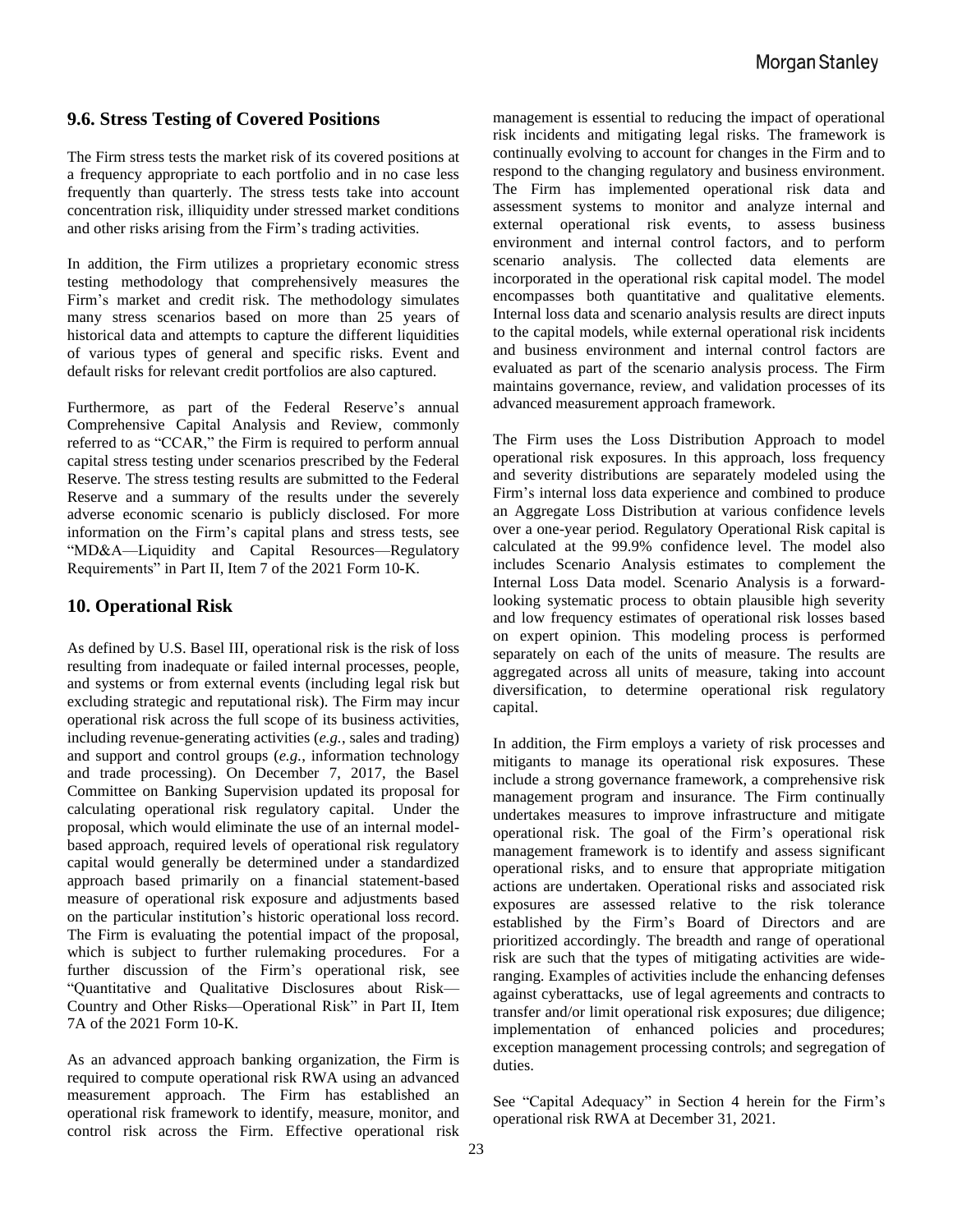## **11. Supplementary Leverage Ratio**

Minimum leverage-based capital requirements include a Tier 1 leverage ratio and a Supplementary Leverage Ratio ("SLR"). The Firm is required to maintain an SLR of 5%, inclusive of an enhanced SLR capital buffer of at least 2% in order to avoid potential limitations on capital distributions including dividends and stock repurchase, and discretionary bonus payments to executive officers. In addition, MSBNA, MSPBNA, ETB & ETSB must maintain an SLR of 6% to be considered well-capitalized.

The Tier 1 leverage ratio and SLR are capital measures that are both computed under U.S. Basel III rules, with the primary difference between the two being that the SLR denominator includes off-balance sheet exposures. The SLR denominator is calculated for each reporting period based on the average daily balance of consolidated on-balance sheet assets during the calendar quarter less certain amounts deducted from Tier 1 capital at quarter-end. The SLR denominator also includes the arithmetic mean of month-end balances during the calendar quarter of certain off-balance sheet exposures associated with derivatives (including derivatives that are centrally cleared for clients and sold credit protection), repo-style transactions and other off-balance sheet items. For more information on the supplementary leverage ratio, see "MD&A—Liquidity and Capital Resources—Regulatory Requirements—Regulatory Capital Ratios" in the 2021 Form 10-K.

#### *Summary comparison of accounting assets and supplementary leverage ratio*

The following table presents the consolidated total assets under U.S. GAAP and the supplementary leverage exposure.

| \$ in millions                                                                                                                                                                           | At<br>December 31,<br>2021 |
|------------------------------------------------------------------------------------------------------------------------------------------------------------------------------------------|----------------------------|
|                                                                                                                                                                                          |                            |
| Total consolidated assets as reported in published financial                                                                                                                             |                            |
| statements <sup>1</sup>                                                                                                                                                                  | \$<br>1,188,140            |
| Adjustment for investments in banking, financial, insurance<br>or commercial entities that are consolidated for accounting<br>purposes but outside the scope of regulatory consolidation |                            |
| Adjustment for fiduciary assets recognized on balance sheet<br>but excluded from total leverage exposure                                                                                 |                            |
| Adjustment for derivative exposures <sup>2,3</sup>                                                                                                                                       | 205,270                    |
| Adjustment for repo-style transactions <sup>2</sup>                                                                                                                                      | 18,656                     |
| Adjustment for off-balance sheet exposures <sup>2</sup>                                                                                                                                  | 78,042                     |
| Other adjustments                                                                                                                                                                        |                            |
| a. Adjustments for deductions from tier 1 capital <sup>4</sup>                                                                                                                           | (24,334)                   |
| b. Adjustments for frequency calculations <sup>5</sup>                                                                                                                                   | 11,188                     |
| c. Adjustments for deductions of qualifying central bank<br>deposits for custodial banking organizations                                                                                 |                            |

| Supplementary leverage exposure | 1.476.962 |
|---------------------------------|-----------|
|                                 |           |

- 1. Total consolidated on-balance sheet assets under U.S. GAAP at quarter end.
- 2. Computed as the arithmetic mean of the month-end balances over the calendar quarter.
- 3. The Firm early adopted SA-CCR on December 1, 2021. SA-CCR replaced the current exposure method used to measure derivatives counterparty exposure within the Standardized Approach RWA and Supplementary Leverage Ratio exposure calculations. For more information, see "MD&A— Liquidity and Capital Resources—Regulatory Requirements—Regulatory Capital Ratios" in the 2021 Form 10-K.
- 4. Includes disallowed goodwill, intangible assets, investments in covered funds, defined benefit pension plan assets, after-tax gain on sale from assets sold into securitizations, investments in the Firm's own capital instruments, certain deferred tax assets, and other capital deductions.
- 5. Reflects the difference between spot and average daily balance of consolidated total assets during the calendar quarter.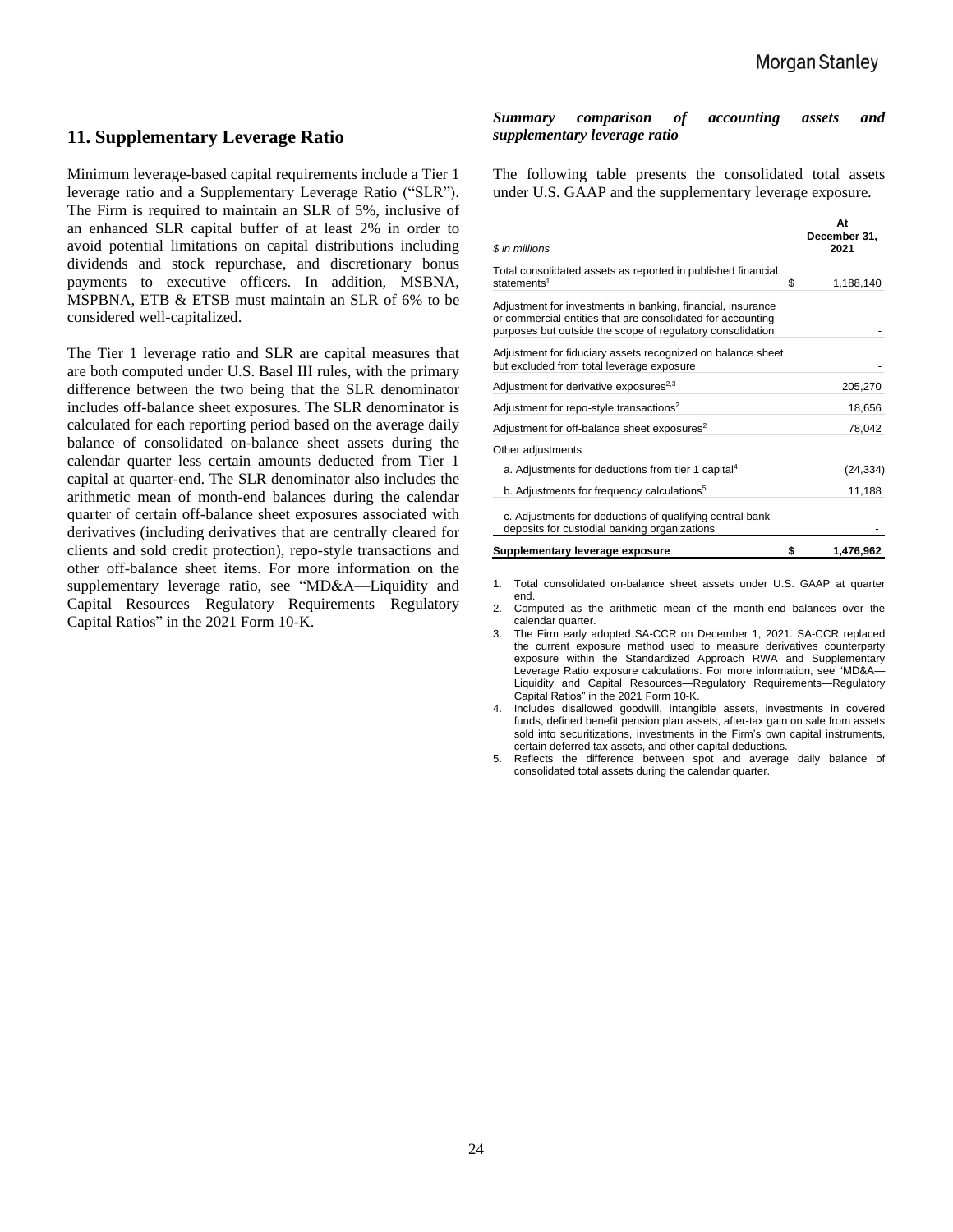*Supplementary leverage ratio:* The following table presents the Firm's Tier 1 leverage ratio, as well as the detailed components of the SLR computation.

| \$ in millions                                                                                                | At<br>December 31, 2021 |
|---------------------------------------------------------------------------------------------------------------|-------------------------|
| On-balance sheet exposures                                                                                    |                         |
| On-balance sheet assets (excluding on-balance sheet assets for repo-style transactions and derivative         |                         |
| exposures, but including cash collateral received in derivative transactions) <sup>1</sup>                    | \$<br>914,577           |
| Less: Amounts deducted from tier 1 capital <sup>2</sup>                                                       | (24, 334)               |
| Less: Deduction of qualifying central bank deposits for custodial banking organizations                       |                         |
| Total on-balance sheet exposures (excluding on-balance sheet assets for repo style                            |                         |
| transactions and derivatives exposures, but including cash collateral received in derivative transactions)    | 890,243                 |
| <b>Derivative disclosures</b>                                                                                 |                         |
| Replacement cost for derivative exposures (net of cash variation margin) <sup>1</sup>                         | \$<br>48,418            |
| Add-on amounts for potential future exposure (PFE) for derivatives <sup>3</sup>                               | 190,492                 |
| Gross-up for cash collateral posted if deducted from the on-balance sheet assets, except for cash             |                         |
| variation margin that meets qualifying criteria <sup>3</sup>                                                  |                         |
| Less: Deductions of receivable assets for cash variation margin posted in derivative                          |                         |
| transactions, if included in on-balance sheet assets                                                          |                         |
| Less: Exempted CCP leg of client-cleared transactions <sup>4</sup>                                            |                         |
| Effective notional principal amount of sold credit protection <sup>3</sup>                                    | 259.741                 |
| Less: Effective notional principal amount offsets and PFE adjustments for sold credit protection <sup>3</sup> | (244, 963)              |
| Total derivatives exposures                                                                                   | \$<br>253,688           |
| <b>Repo-style transactions</b>                                                                                |                         |
| On-balance sheet assets for repo-style transactions, including the gross value of receivables for             |                         |
| reverse repurchase transactions and the value of securities that qualified for sales treatment, and           |                         |
| excluding the value of securities received in a security-for-security repo-style transaction where            |                         |
| the securities lender has not sold or re-hypothecated the securities received <sup>1</sup>                    | \$<br>331,711           |
| Less: Reduction of the gross value of receivables in reverse repurchase transactions by cash                  |                         |
| payables in repurchase transactions under netting agreements <sup>1</sup>                                     | (95, 378)               |
| Counterparty credit risk for all repo-style transactions <sup>3</sup>                                         | 18,656                  |
| Exposure for repo-style transactions where a banking organization acts as an agent                            |                         |
| Total repo-style transactions                                                                                 | \$<br>254,989           |
| Other off-balance sheet exposures                                                                             |                         |
| Off-balance sheet exposures at gross notional amounts <sup>3, 5</sup>                                         | \$<br>169,971           |
| Less: Adjustments for conversion to credit equivalent amounts <sup>3</sup>                                    | (91, 929)               |
| Total off-balance sheet exposures                                                                             | \$<br>78.042            |
| Supplementary leverage exposure <sup>8</sup>                                                                  | \$<br>1,476,962         |
| Tier 1 capital                                                                                                | 83,348                  |
| Supplementary leverage ratio <sup>6</sup>                                                                     | 5.6%                    |
| Tier 1 leverage ratio <sup>7</sup>                                                                            | 7.1%                    |

 $1.$ 1. Computed as the average daily balance of consolidated total assets during the calendar quarter.

 $2<sub>1</sub>$ 2. Includes disallowed goodwill, intangible assets, investments in covered funds, defined benefit pension plan assets, after-tax gain on sale from assets sold into securitizations, investments in the Firm's own capital instruments, certain deferred tax assets, and other capital deductions.

 $\mathcal{S}$ Computed as the arithmetic mean of the month-end balances over the calendar quarter.

4. In accordance with U.S. GAAP, the Central Counterparty (CCP)-facing leg of client-cleared transactions is not included in on-balance sheet asset; therefore, an adjustment is not required under the SLR rules.

 $\ddot{\phantom{a}}$ 5. Off-balance sheet exposures primarily include lending commitments, forward starting reverse repurchase agreements, standby letters of credit and other unfunded commitments and guarantees.

6. The Supplementary leverage ratio equals Tier 1 capital divided by the Supplementary leverage exposure.

 $\overline{7}$ . 7. The Tier 1 leverage ratio equals Tier 1 capital divided by the average daily balance of consolidated on-balance sheet assets during the calendar quarter, adjusted for disallowed goodwill, intangible assets, investments in covered funds, defined benefit pension plan assets, after-tax gain on sale from assets sold into securitizations, investments in the Firm's own capital instruments, certain deferred tax assets, and other capital deductions in accordance with U.S. Basel III rules.

s 8 The Firm early adopted SA-CCR on December 1, 2021. SA-CCR replaced the current exposure method used to measure derivatives counterparty exposure within the Standardized Approach RWA and Supplementary Leverage Ratio exposure calculations. For more information, see "MD&A-Liquidity and Capital Resources-Regulatory Requirements—Regulatory Capital Ratios" in the 2021 Form 10-K.